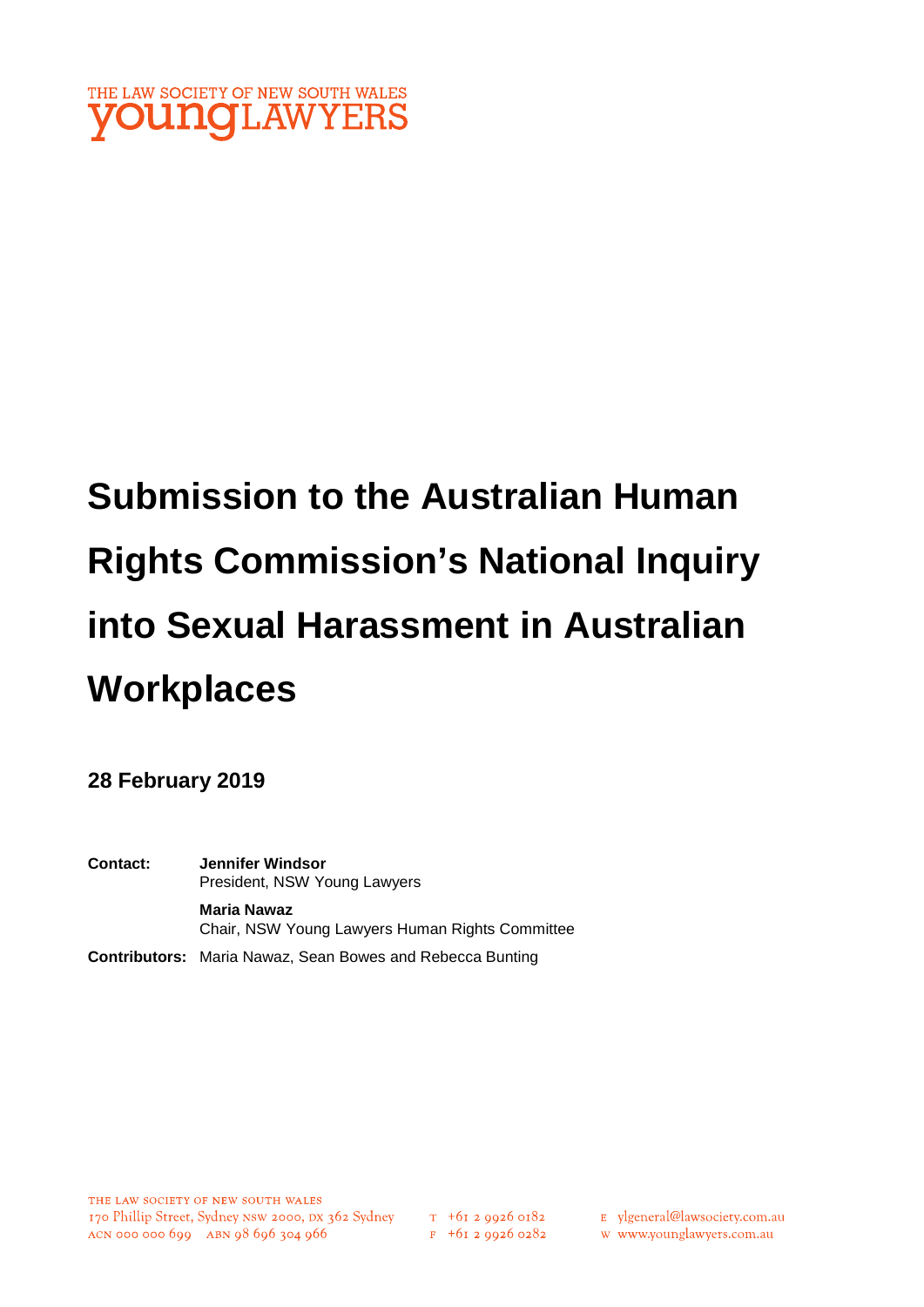# THE LAW SOCIETY OF NEW SOUTH WALES **OUNCILAWYEI**

The NSW Young Lawyers Human Rights Committee welcomes the opportunity to make a submission to the Australian Human Rights Commission's National Inquiry into Sexual Harassment in Australian Workplaces ("**the National Inquiry**"). We commend the Australian Human Rights Commission ("**the Commission**") for undertaking the National Inquiry and the Australian Government for funding the work.

# **Scope of Submission**

This submission addresses the following Terms of Reference:

- Term of Reference 1: The prevalence, nature and reporting of sexual harassment in Australian workplaces, by sector;
- Term of Reference 4: The drivers of workplace sexual harassment, including whether some individuals are more likely to experience sexual harassment due to particular characteristics including gender, age, sexual orientation, culturally or linguistically diverse background, Aboriginal and/or Torres Strait Islander status or disability;
- Term of Reference 5: The current legal framework with respect to sexual harassment; and
- Term of Reference 7: Recommendations to address sexual harassment in Australian workplaces.

# **Summary of Recommendations**

In summary, the HRC makes the following recommendations:

- 1. Employers should be required to take all reasonable steps to prevent sexual harassment in their workplace;
- 2. The time limit in which to make a sexual harassment complaint to the Australian Human Rights Commission should be restored to at least 12 months;
- 3. A complainant of sexual harassment should generally not pay the respondent's costs;
- 4. The Australian Human Rights Commission should be empowered to investigate sexual harassment on their own motion;
- 5. The definition of "adverse action" in the *Fair Work Act 2009* (Cth) ('*FWA'*) should be amended to explicitly include sexual harassment;
- 6. The *Sex Discrimination Act 1984* (Cth) ('*SDA*') and the *Anti-Discrimination Act 1977* (NSW) ('*ADA*') should be amended to introduce a shifting onus of proof for sexual harassment matters;
- 7. The Commonwealth Government should restore funding to the Australian Human Rights Commission;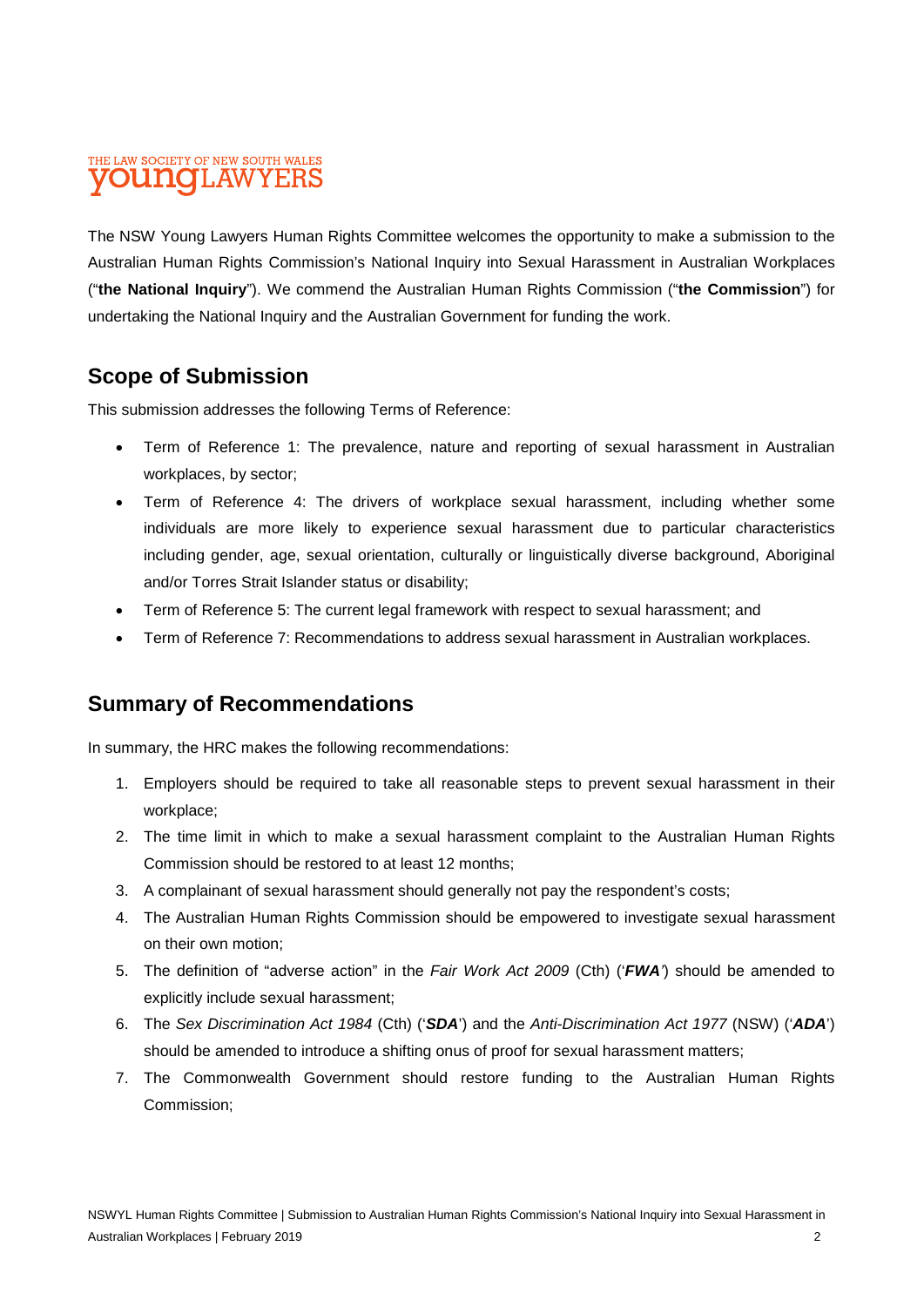### THE LAW SOCIETY OF NEW SOUTH WALES AW

- 8. Australian governments should support access to justice for victims of sexual harassment by increasing funding to the legal assistance sector; and
- 9. Australian governments should foster conditions of work in which victims of sexual harassment are empowered to assert their rights by developing strategies to address insecure work.

# **NSW Young Lawyers**

NSW Young Lawyers is a division of The Law Society of New South Wales. NSW Young Lawyers supports practitioners in their professional and career development in numerous ways, including by encouraging active participation in its 15 separate committees, each dedicated to particular areas of practice. Membership is automatic for all NSW lawyers (solicitors and barristers) under 36 years and/or in their first five years of practice, as well as law students. NSW Young Lawyers currently has over 15,000 members.

# **The Human Rights Committee**

The Human Rights Committee ("**the HRC**") comprises a group of over 1,200 members interested in human rights law, drawn from lawyers working in academia, for government, private and the NGO sectors and other areas of practice that intersect with human rights law, as well as barristers and law students. The objectives of the HRC are to raise awareness about human rights issues and provide education to the legal profession and wider community about human rights and its application under both domestic and international law. Members of the HRC share a commitment to effectively promoting and protecting human rights and to examining legal avenues for doing so. The HRC takes a keen interest in providing comment and feedback on legal and policy issues that relate to human rights law and its development and support.

# **Background**

Recent public events provide critical context to the National Inquiry and our submission. The "Me Too" movement has drawn national and international attention to the issues of sexual harassment and sexual assault.<sup>1</sup> Both the Minister for Women Kelly O'Dwyer and the Sex Discrimination Commissioner Kate Jenkins acknowledged the impact of "Me Too" movement at the National Inquiry's launch. $<sup>2</sup>$ </sup>

<sup>1</sup> See Christen Johnson and KT Hawbaker, "#MeToo: A Timeline of Events", *Chicago Tribune* (20 August 2018) <http://www.chicagotribune.com/lifestyles/ct-me-too-timeline-20171208-htmlstory.html>. 2

Australian Human Rights Commission, "National Inquiry into Sexual Harassment in Australian Workplaces" (20 June 2018) <https://www.humanrights.gov.au/news/media-releases/national-inquiry-sexual-harassment-australianworkplaces>; "World-first Inquiry into Sexual Harassment in Australian Workplaces Launched", *SBS News* (20 June 2018) <https://www.sbs.com.au/news/world-first-inquiry-into-sexual-harassment-in-australian-workplaces-launched>.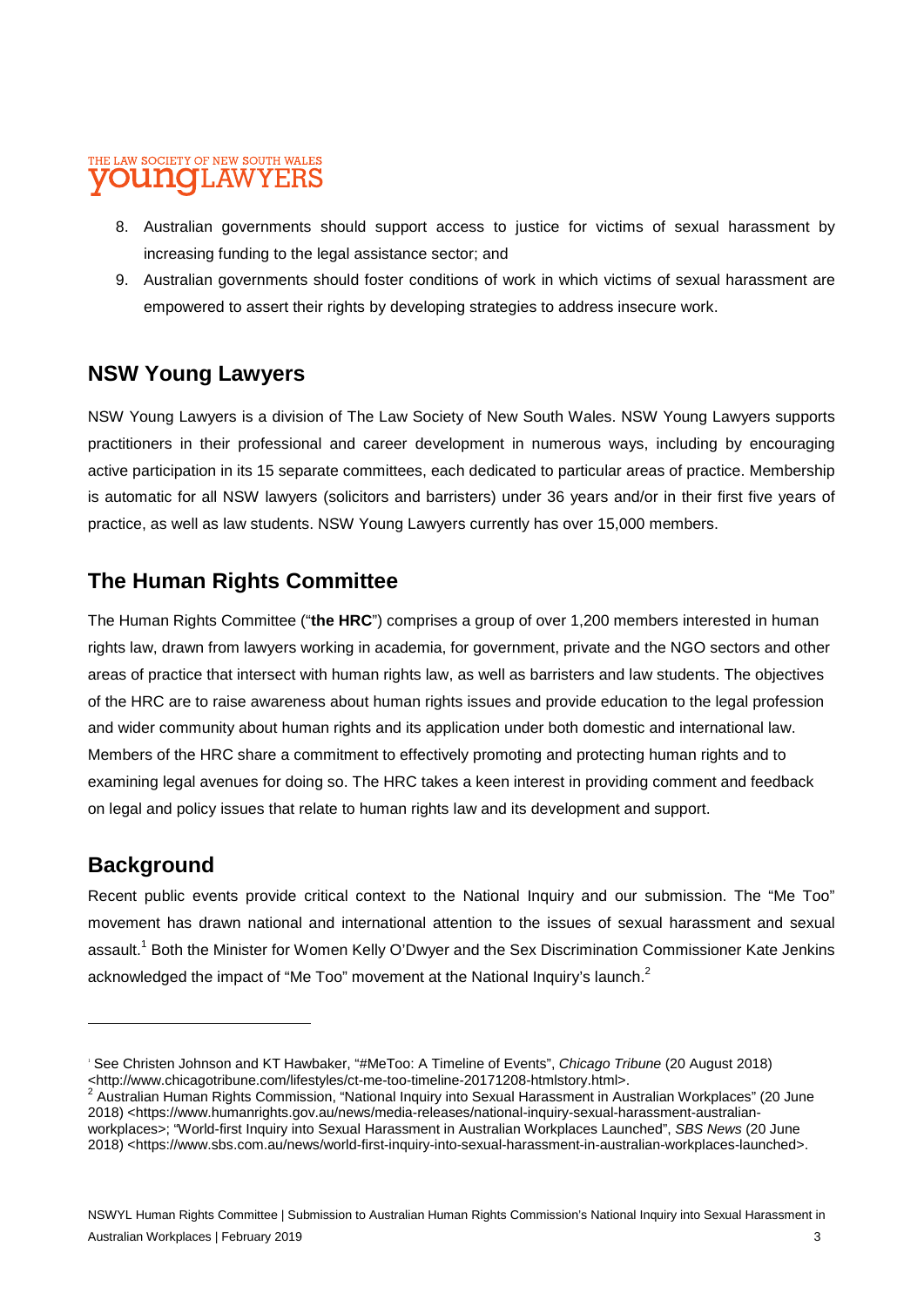# THE LAW SOCIETY OF NEW SOUTH WALES **UNOLAW**

Tarana Burke founded the "Me Too" movement "in 2006 to help survivors of sexual violence, particularly young women of colour from low wealth communities, find pathways to healing".<sup>3</sup> It recognises that survivors of sexual violence often experience a profound sense of isolation despite the prevalence of sexual violence. The movement aims to provide "empowerment through empathy" to survivors of sexual violence and to eradicate sexual violence from communities.<sup>4</sup>

Key developments in the "Me Too" movement occurred in October 2017. On 5 October 2017, the *New York Times* published an article detailing allegations of sexual harassment against Hollywood producer Harvey Weinstein "over nearly three decades".<sup>5</sup> On 15 October 2017, actress Alyssa Milano tweeted, "If all the women who have been sexually harassed or assaulted wrote 'Me too.' as a status, we might give people a sense of the magnitude of the problem."<sup>6</sup>

These events were followed by an uncountable number of reports by traditional and social media of sexual harassment and sexual assault, often using the hashtag #MeToo. Journalist Tracey Spicer has received almost 2000 reports of sexual harassment and sexual assault from Australians of all backgrounds and occupations since October 2017.<sup>7</sup>

In addition to the Me Too Movement, the National Inquiry follows the Commission's landmark report titled *Change the Course: National Report on Sexual Assault and Sexual Harassment at Australian Universities*  ("Change the Course").<sup>8</sup> Key findings of *Change the Course* included the following:

- 51% of university students were sexually harassed on at least one occasion in 2016;
- 6.9% of university students were sexually assaulted on at least one occasion in 2015 or 2016;

 $3$  "Me Too" Movement, "me too." (2018) <https://metoomvmt.org/>.

 $4$  "Me Too" Movement, "me too."  $(2018)$  <https://metoomvmt.org/>.

<sup>5</sup> Jodi Kantor and Megan Twohey, "Harvey Weinstein Paid Off Sexual Harassment Accusers for Decades", *New York Times* (5 October 2017) < https://www.nytimes.com/2017/10/05/us/harvey-weinstein-harassmentallegations.html?hp&action=click&pgtype=Homepage&clickSource=story-heading&module=a-lede-package-

region&region=top-news&WT.nav=top-news>.

<sup>6</sup> Alyssa Milano, "If you've been sexually harassed or assaulted…", *Twitter* (15 October 2017)

<sup>&</sup>lt;https://twitter.com/Alyssa\_Milano/status/919659438700670976/photo/1?ref\_src=twsrc%5Etfw&ref\_url=https%3A%2F% 2Fwww.nytimes.com%2F2017%2F10%2F16%2Ftechnology%2Fmetoo-twitter-facebook.html>.

<sup>&</sup>lt;sup>7</sup> NOW Australia "#MeToo Is the Movement. NOW Is the Moment" (2018) <https://www.now.org.au/>; "Australian Stars Join Now Movement to Stop Workplace Sexual Harassment", *ABC News* (26 March 2018) <

http://www.abc.net.au/news/2018-03-25/australian-stars-join-movement-to-stop-workplace-sexual-harass/9585210>.

<sup>8</sup> Australian Human Rights Commission, *Change the Course: National Report on Sexual Assault and Sexual Harassment at Australian Universities* (July 2017)

<sup>&</sup>lt;https://www.humanrights.gov.au/sites/default/files/document/publication/AHRC\_2017\_ChangeTheCourse\_UniversityRe port.pdf> ("*Change the Course*").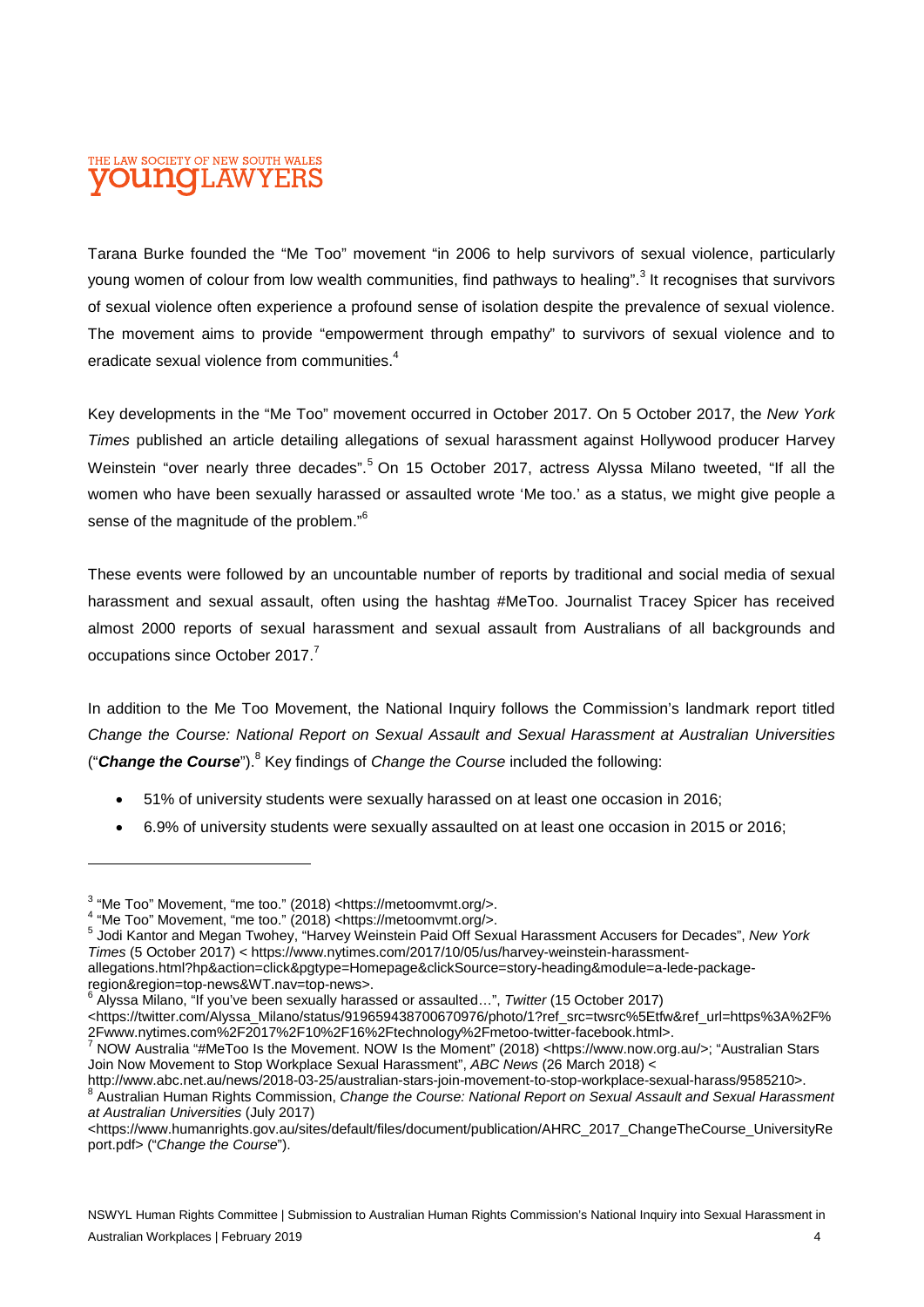### THE LAW SOCIETY OF NEW SOUTH WALES **nol.AW**

- Women were almost twice as likely as men to be sexually harassed and more than three times as likely to be sexually assaulted; and
- Men were overwhelmingly the perpetrators of both sexual assault and sexual harassment.<sup>9</sup>

The Commission has conducted two audits of actions taken by Australian universities in response to *Change the Course*. 10

The above background illustrates that the National Inquiry takes place in the context of heightened public awareness of sexual harassment.

# **Term of Reference 1: The Prevalence, Nature and Reporting of Sexual Harassment in Australian Workplaces**

### **Sexual Harassment is Prevalent in Australian Workplaces**

While Federal, State, and Territory laws prohibit sexual harassment in areas including employment, education and accommodation, sexual harassment remains endemic in Australia. Data from the Australian Bureau of Statistics (ABS) indicates that 1 in 2 women and 1 in 4 men experience sexual harassment in their lifetime.<sup>11</sup> In the last 12 months, almost 1 in 4 (23%) women in the Australian workforce have experienced some form of workplace sexual harassment compared with 1 in 6 (16%) men in the workforce.<sup>12</sup> Barriers to reporting sexual harassment remain, with fewer than 1 in 5 people making a formal report or complaint after experiencing sexual harassment.<sup>13</sup> and many complainants are victimised upon reporting<sup>14</sup>. Sexual harassment can be a barrier to women participating fully in paid work. Diverse groups of people, including women with disability, LGBTI people and women of colour are more likely to experience sexual harassment.<sup>15</sup>

Australian Bureau of Statistics, Personal Safety Survey (2016).

<sup>&</sup>lt;sup>9</sup> *Change the Course* 3-4.

<sup>10</sup> Australian Human Rights Commission, *Audit of University Responses to the Change the Course Report* (December 2017) <https://www.humanrights.gov.au/sites/default/files/AHRC\_Audit\_Overview\_2017.pdf>; Australian Human Rights Commission, *Audit of University Responses to the Change the Course Report* (August 2018)

<sup>&</sup>lt;https://www.humanrights.gov.au/sites/default/files/AHRC\_Aug2018\_Uni\_Audit\_snapshot.pdf>.

<sup>12</sup> Australian Human Rights Commission, 'Everyone's business: Fourth national survey on sexual harassment in Australian workplaces', 2018, <

https://www.humanrights.gov.au/sites/default/files/document/publication/AHRC\_WORKPLACE\_SH\_2018.pdf>, 25 ("*Everyone's Business*").

<sup>13</sup> Australian Human Rights Commission, 'Working Without Fear: Results of the Sexual Harassment National Telephone Survey' (Publication, 2012) <https://www.humanrights.gov.au/our-work/sex-discrimination/publications/working-withoutfear-results-sexual-harassment-national>.

 $14$  Ibid, 9.

<sup>15</sup> Ibid; and see also *Change the Course*.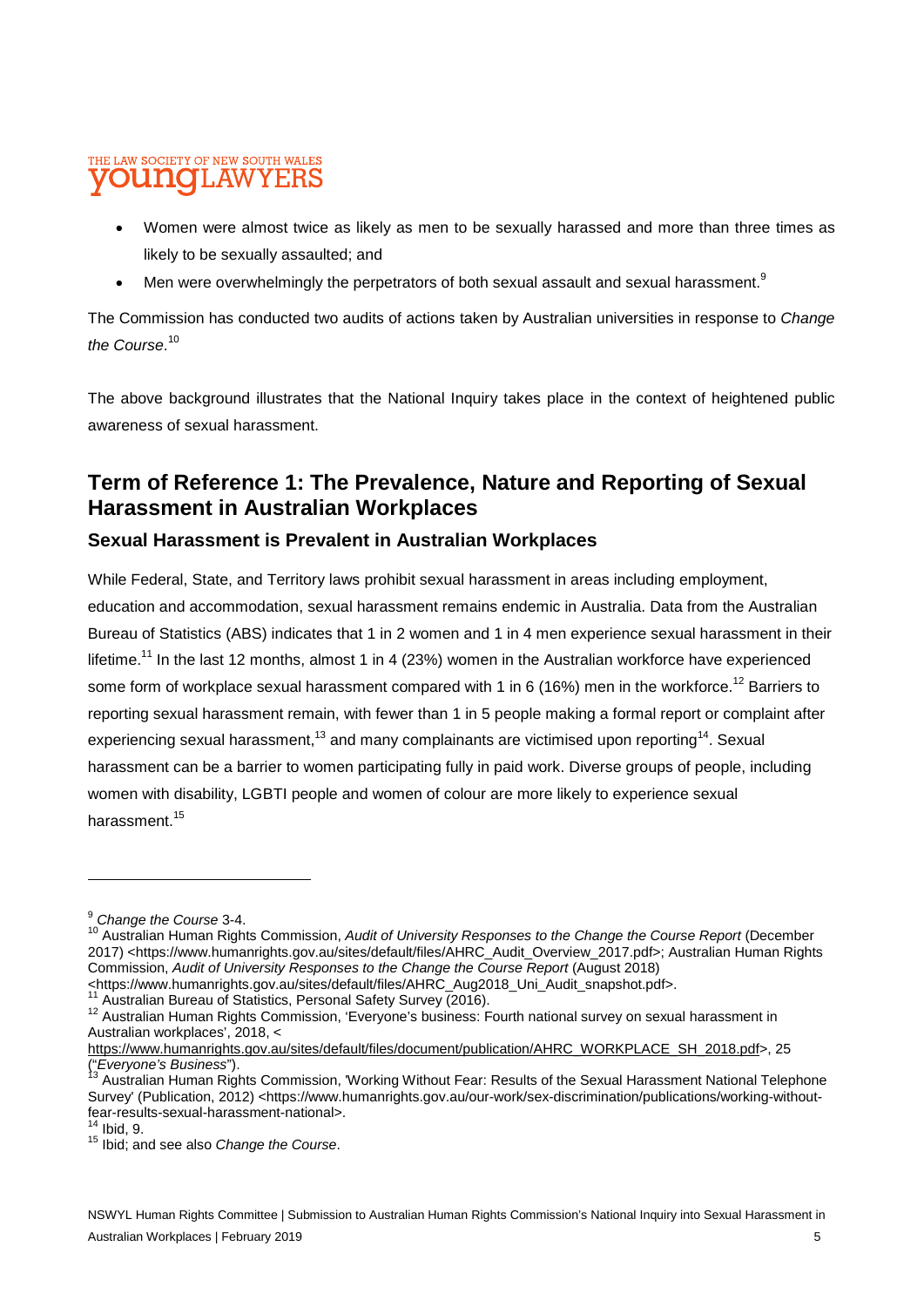# THE LAW SOCIETY OF NEW SOUTH WALES **OUINCILAW**

In 20 July 2018, the United Nations Committee on the Elimination of all Forms of Discrimination against Women ("**the** *CEDAW* **Committee**") expressed concern about the prevalence of sexual harassment in Australian workplaces.<sup>16</sup>

# **Sexual Harassment is Prevalent in Legal Workplaces**

*"The defence barrister made very derogatory and disparaging remarks to the prosecutor, his client and the court officer about me and my fellow female law students whilst we were all still in the Courtroom about our appearance, getting lucky that evening, my racial background and stated that he was glad he would be out of the legal profession before the likes of me were on the bench!".<sup>17</sup>*

Professional associations have undertaken research on sexual harassment in legal workplaces. In 2013, the Law Council of Australia ("**the Law Council**") investigated why women leave the legal profession and why they return. In 2017, the International Bar Association ("**the IBA**") studied why women continue to experience barriers to career progression within commercial law firms.

The Law Council identified sexual harassment in legal workplaces as "a key reason why women leave the law".<sup>18</sup> Likewise, the IBA identified sexual harassment in legal workplaces as a key factor limiting women's career progression.<sup>19</sup>

The key findings of the Law Council's research include the following:

There is a very high level of discrimination and harassment in legal workplaces,<sup>20</sup> with 24% of female lawyers and 8% of male lawyers reporting that they had experienced sexual harassment at work;<sup>21</sup>

<sup>&</sup>lt;sup>16</sup> CEDAW Committee, Concluding Observations on the Eighth Period Report of Australia (20 July 2018) [48].

<sup>17</sup> NSW Young Lawyers Human Rights Committee Sexual Harassment Survey 2018.

<sup>18</sup> Law Council of Australia, "Sexual harassment in the workplace" <https://www.lawcouncil.asn.au/policyagenda/advancing-the-profession/equal-opportunities-in-the-law/sexual-harassment-in-the-workplace>. <sup>19</sup> International Bar Association, *Women in Commercial Legal Practice* (December 2017) 11

<sup>&</sup>lt;https://www.ibanet.org/LPRU/Women-business-Lawyers-Initiative-Front-page.aspx> ("*WCLP Report*").

<sup>20</sup> Law Council of Australia, *National Attrition and Re-engagement Study (NARS) Report* (2013) 76

<sup>&</sup>lt;https://www.lawcouncil.asn.au/policy-agenda/advancing-the-profession/equal-opportunities-in-the-law/national-reporton-attrition-and-re-engagement> ("*NARS Report*").

<sup>21</sup> *NARS Report* 32.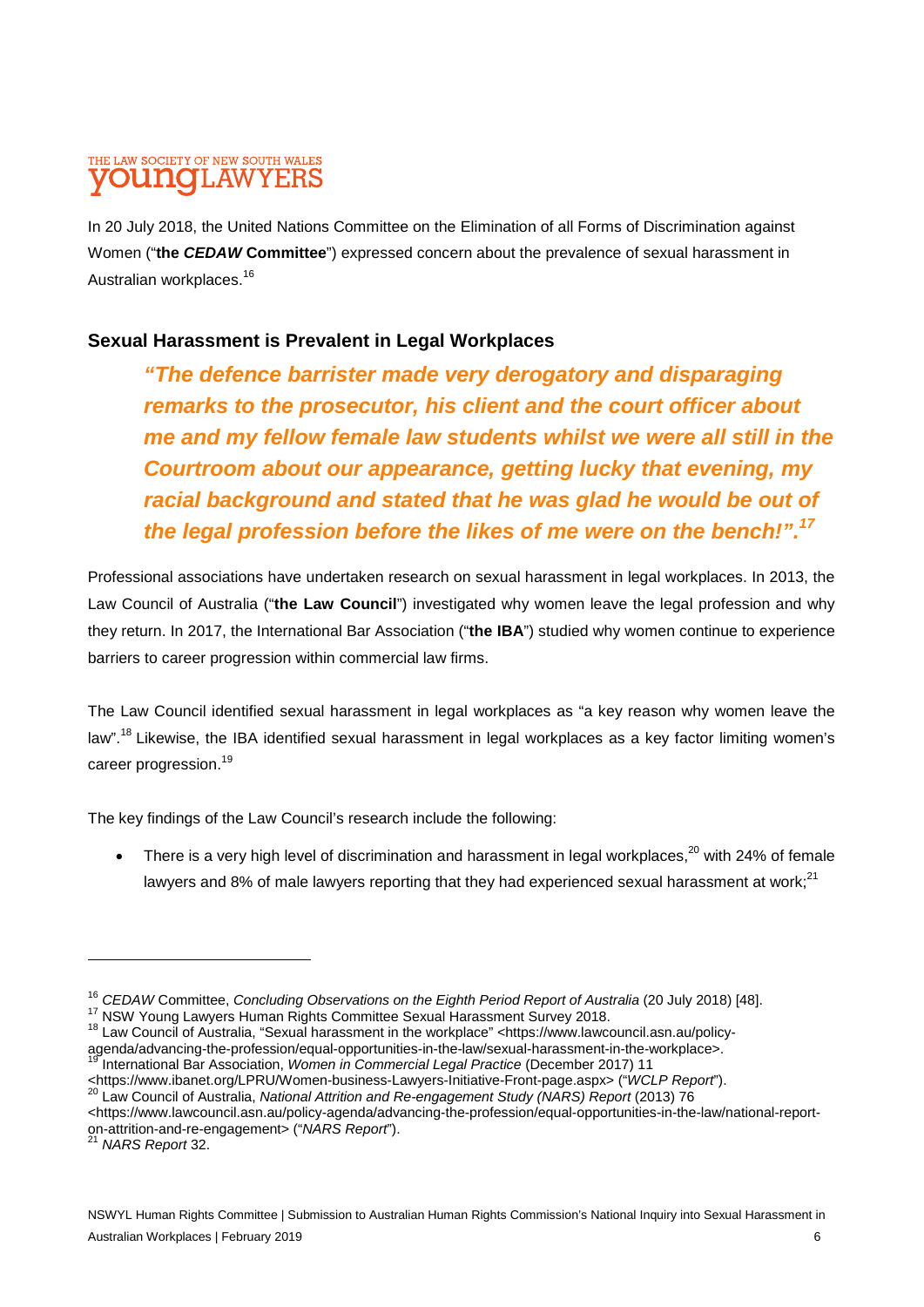### THE LAW SOCIETY OF NEW SOUTH WALES **LINOTI, AW**

- Female barristers are the most likely to have experienced sexual harassment at work: 55% of female barristers report that they have experienced sexual harassment at work, compared with 22% of female lawyers in private practice and 20% of female lawyers in in-house roles; $^{22}$  and
- Female lawyers who work in large or medium private firms are more likely to experience sexual harassment than female lawyers who work in small firms: 24% of female lawyers in large firms, 26% of female lawyers in medium firms and 18% of female lawyers in small firms report experiencing sexual harassment at work $^{23}$

Sexual harassment is part of a range of inappropriate behaviours that occur commonly in legal workplaces. Related behaviours include:

- Bullying or intimidation:<sup>24</sup>
- Overt and subtle discrimination; $^{25}$  and
- Creating and maintaining male-dominated workplace cultures. $^{26}$

# **NSW Young Lawyers 2018 survey on sexual harassment**

In October and November 2018, the NSW Young Lawyers HRC conducted a survey on the incidence of sexual harassment in the legal profession which was distributed to the NSW Young Lawyers membership by email. The survey aimed to gather data on young lawyers' experiences of sexual harassment in the workplace, as distinct from the experiences of lawyers in general. The survey questions are available at **Appendix A.** The survey received a total of 125 survey responses. The majority of survey respondents were female (73.6%), white (73.6%), heterosexual (92.86%), and did not identify as a person with a disability (94.44%).

The survey results below reinforce that sexual harassment remains endemic in the legal profession, with a particular impact upon young lawyers.

### **The incidence of sexual harassment**

More than half of survey respondents (50.98%) had been sexually harassed in the workplace. A further quarter of survey respondents reported having witnessed sexual harassment in the workplace.

<sup>22</sup> *NARS Report* 32.

<sup>23</sup> *NARS Report* 34.

<sup>24</sup> *NARS Report* 32.

<sup>25</sup> *NARS Report* 36.

<sup>26</sup> *NARS Report* 39.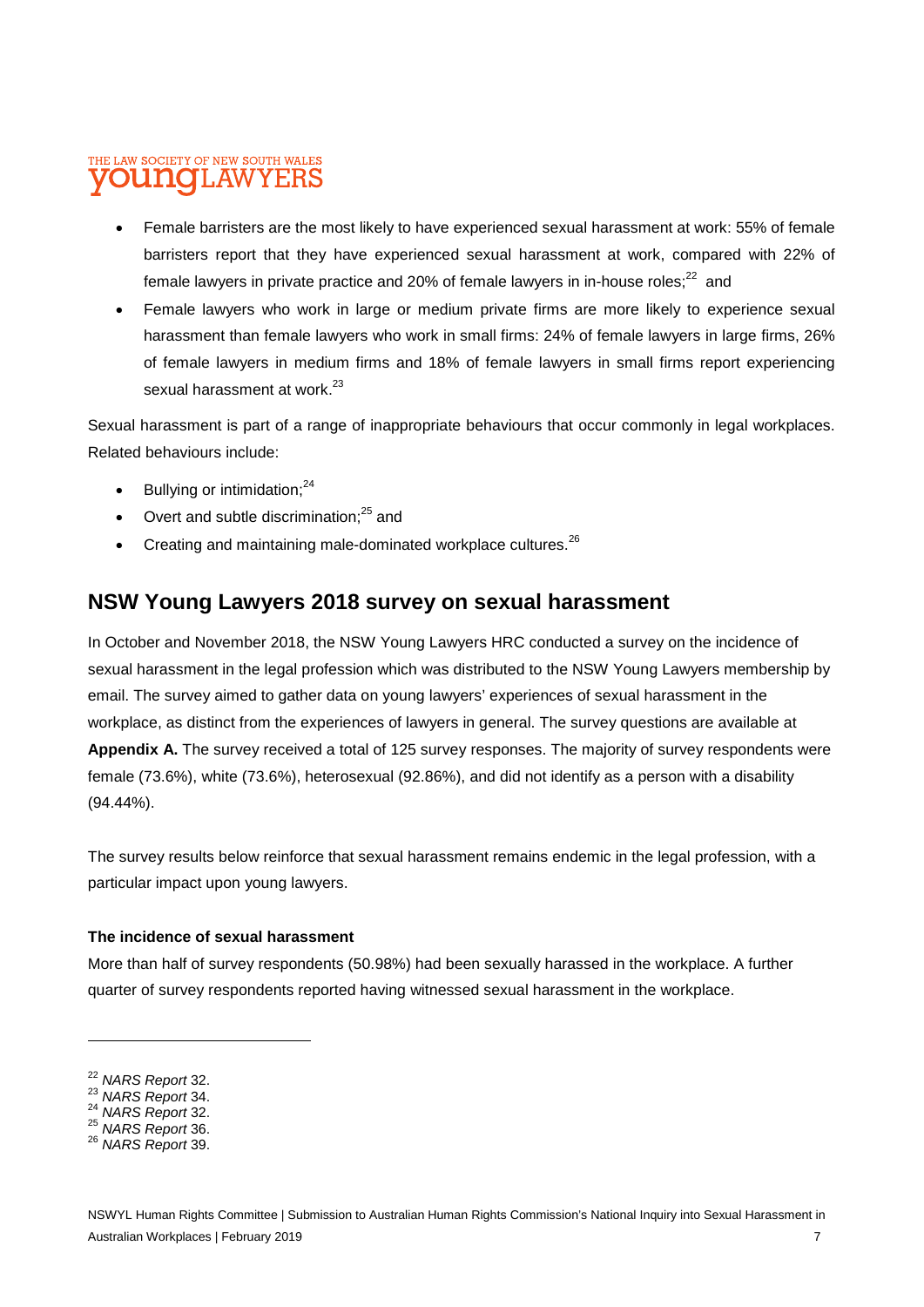# THE LAW SOCIETY OF NEW SOUTH WALES

### **The forms of sexual harassment**

Respondents to the survey reported that sexual harassment took the following forms:

- An unwelcome sexual advance (63.95%):
- An unwelcome request for sexual favours (16.28%);
- Other unwelcome conduct of a sexual nature (47.67%);
- Other unwelcome conduct of a sexual nature included:
	- o Unwelcome touching, including touching of hands, head and genitals; being touched, smacked or slapped on the bottom.
	- o Unwelcome sexual comments, including questions about the respondent's sex life; crude jokes; talking about sexually explicit topics on a regular basis; comments on appearance and clothing.
	- o Being shown explicit photographs.

One survey respondent reported the following event, which occurred while she was observing court proceedings as a law student:

*"The defence barrister made very derogatory and disparaging remarks to the prosecutor, his client and the court officer about me and my fellow female law students whilst we were all still in the Courtroom about our appearance, getting lucky that evening, my racial background and stated that he was glad he would be out of the legal profession before the likes of me were on the bench!"*

The above report illustrates both the heightened vulnerability of certain groups to sexual harassment and one of the ways in which sexual harassment can act as a barrier to the full participation of young women in the legal profession.

### **Making a complaint**

Approximately 7 in 10 of survey respondents who had been sexually harassed in the workplace or witnessed sexual harassment in the workplace never made a complaint (70.11%), with 8.05% of respondents reporting they always made a complaint and 21.84% of respondents reporting they made a complaint on some occasions.

The overwhelming majority of complaints were made to a supervisor or human resources (84.46%). Almost a quarter of respondents who answered this question complained to the perpetrator (23.08%), while only 11.54% made a complaint to an external body such as the Australian Human Rights Commission, Fair Work Commission or Anti-Discrimination Board of NSW. Given that the overwhelming majority of complaints were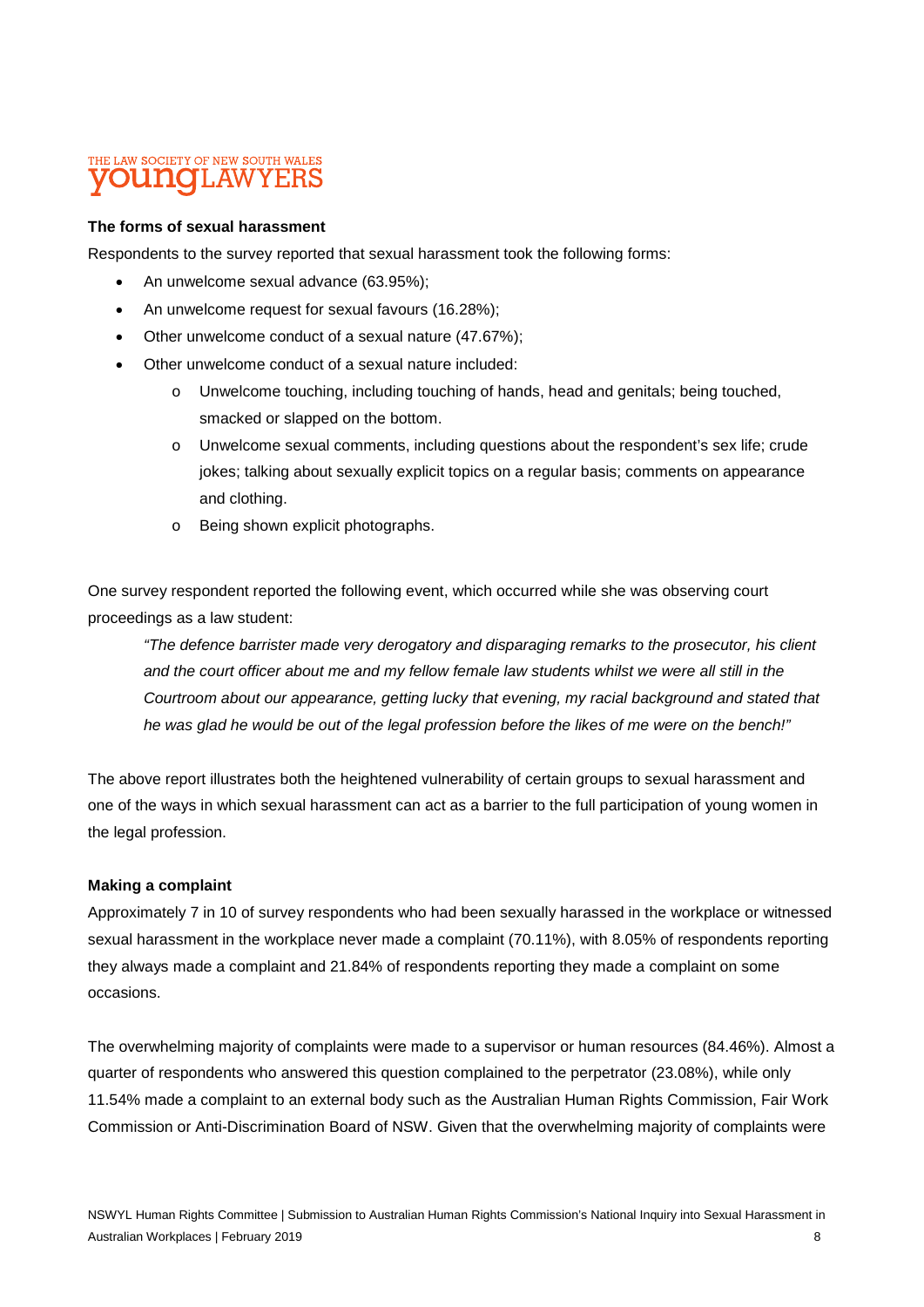# THE LAW SOCIETY OF NEW SOUTH WALES **INOLAWYERS**

made to a supervisor or human resources, it is critical that such personnel have adequate training, and that organisations have clear and accessible procedures for the making and resolution of complaints.

### **Reasons for not making a complaint**

The reasons for not making a complaint included:

- Almost half of respondents said they did not make a complaint of sexual harassment as they did not think the complaint would change anything (47.46%);
- Almost half of respondents said they did not make a complaint of sexual harassment for fear of retaliation (45.76%);
- Over a third of respondents reported that their workplace did not have a sexual harassment complaint process in place (33.9%); and
- The respondent did not know how to make a complaint (11.86%).

One survey respondent did not make a complaint because:

 *"It was embarrassing, and I did not want the stigma of being a complainer or too sensitive. I thought that complaining would be considered a 'weak female' response".* 

Another survey respondent did not want to be identified as a victim:

*"I did not want to be a victim. I thought that if I just put my head down and worked hard then I would be known for my skill. I wanted to ignore what had happened and get on with my career. I felt a level of shame".* 

The power imbalance faced by young lawyers experiencing sexual harassment in the workplace was raised as a reason for not complaining about sexual harassment. One survey respondent stated:

*"I was worried of what people would think of me/if they would believe me. He was senior and I was junior".* 

Another survey respondent stated:

*"It is impossible to make a complaint against a partner in a law firm for whom you work. HR has no power as the partners are the owners of the company. I feared retaliation".* 

### **Outcomes of complaints**

Where a complaint of sexual harassment was made, the most common outcome was the complainant leaving the workplace (38.46%). Other outcomes of complaints included:

• The sexual harassment stopped (23.08%);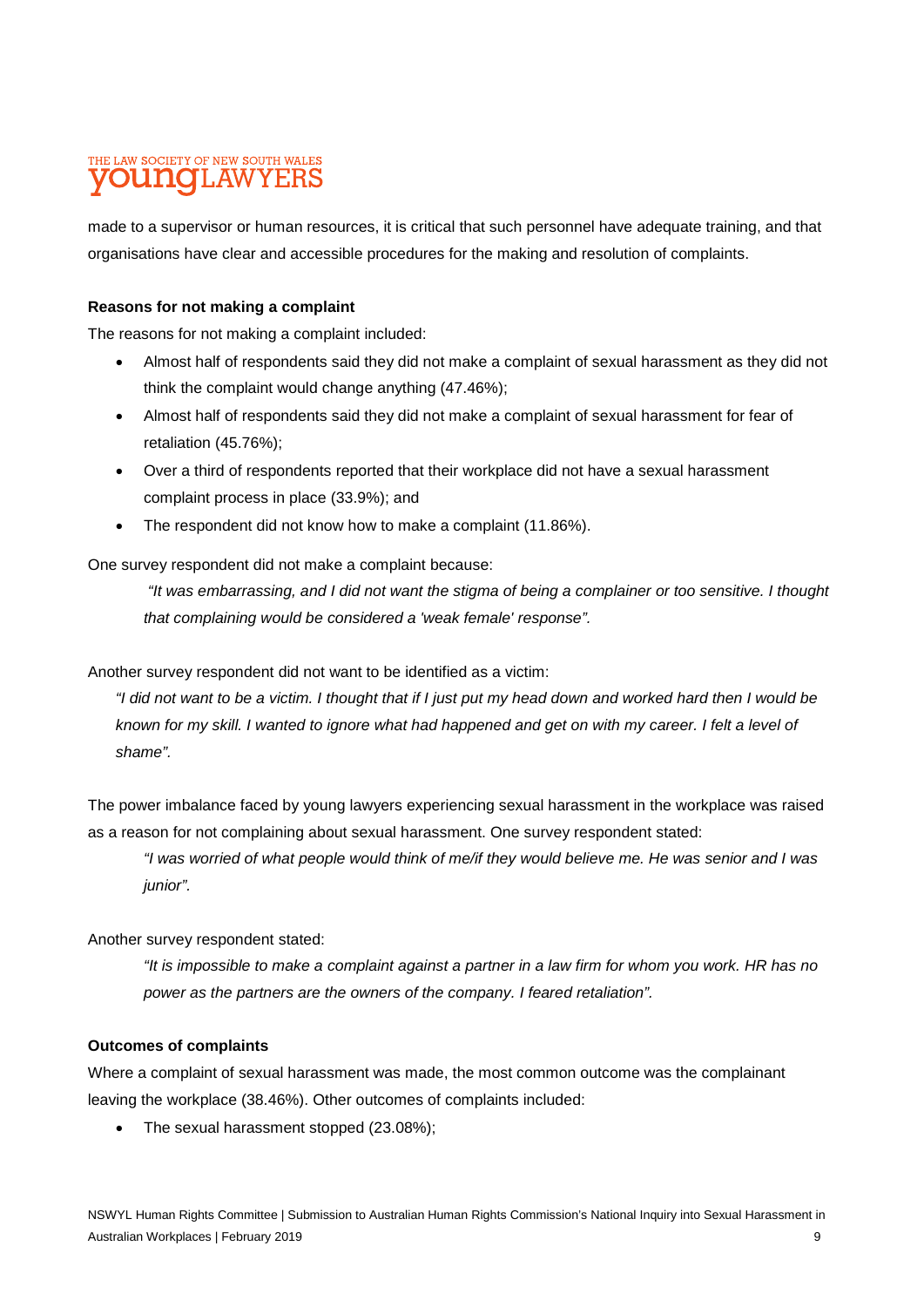# THE LAW SOCIETY OF NEW SOUTH WALES **OUNCLAWYERS**

- The perpetrator was disciplined (23.08%);
- The sexual harassment continued (15.38%):
- The complainant experienced retaliation for making a complaint, such as being demoted, dismissed or bullied (15.38%);
- The perpetrator and/or the complainant's employer apologised to the complainant (15.38%);
- The sexual harassment got less frequent or less intense, but did not stop (11.54%);
- The complainant left the team, but remained in the workplace (7.69%); and
- The complainant reached a financial settlement (7.69%).

### **Eliminating or reducing sexual harassment in the workplace**

Survey respondents expressed support for both proactive measures (addressing sexual harassment before it occurs) and reactive measures (responding effectively to sexual harassment that has already occurred). Regarding proactive measures, survey respondents expressed support for education and training. Some survey respondents noted that there could be challenges in distinguishing sexual harassment from other conduct, suggesting a need for education as to what constitutes sexual harassment and what does not. Survey respondents further identified that there is a need for cultural change in legal workplaces. Regarding reactive measures, survey respondents expressed support for strong disciplinary measures against perpetrators of sexual harassment. Such measures can have a deterrent effect, reducing future incidents of sexual harassment.

# **Term of Reference 4: The Drivers of Workplace Sexual Harassment, Including Whether Some Individuals Are More Likely to Experience Sexual Harassment Due to Particular Characteristics**

### **Power imbalances are a driver of workplace sexual harassment**

A significant driver of workplace sexual harassment is the power imbalance that exists between the diverse groups of people who experience sexual harassment and the perpetrators of that harassment. People are more likely to experience workplace sexual harassment if they have characteristics associated with social vulnerability.

This is supported by the Commission's most recent survey on sexual harassment in Australian workplaces. The Commission found that people with various differentiating characteristics consistently reported experiencing sexual harassment at a rate significantly higher than individuals who did not have those same characteristics: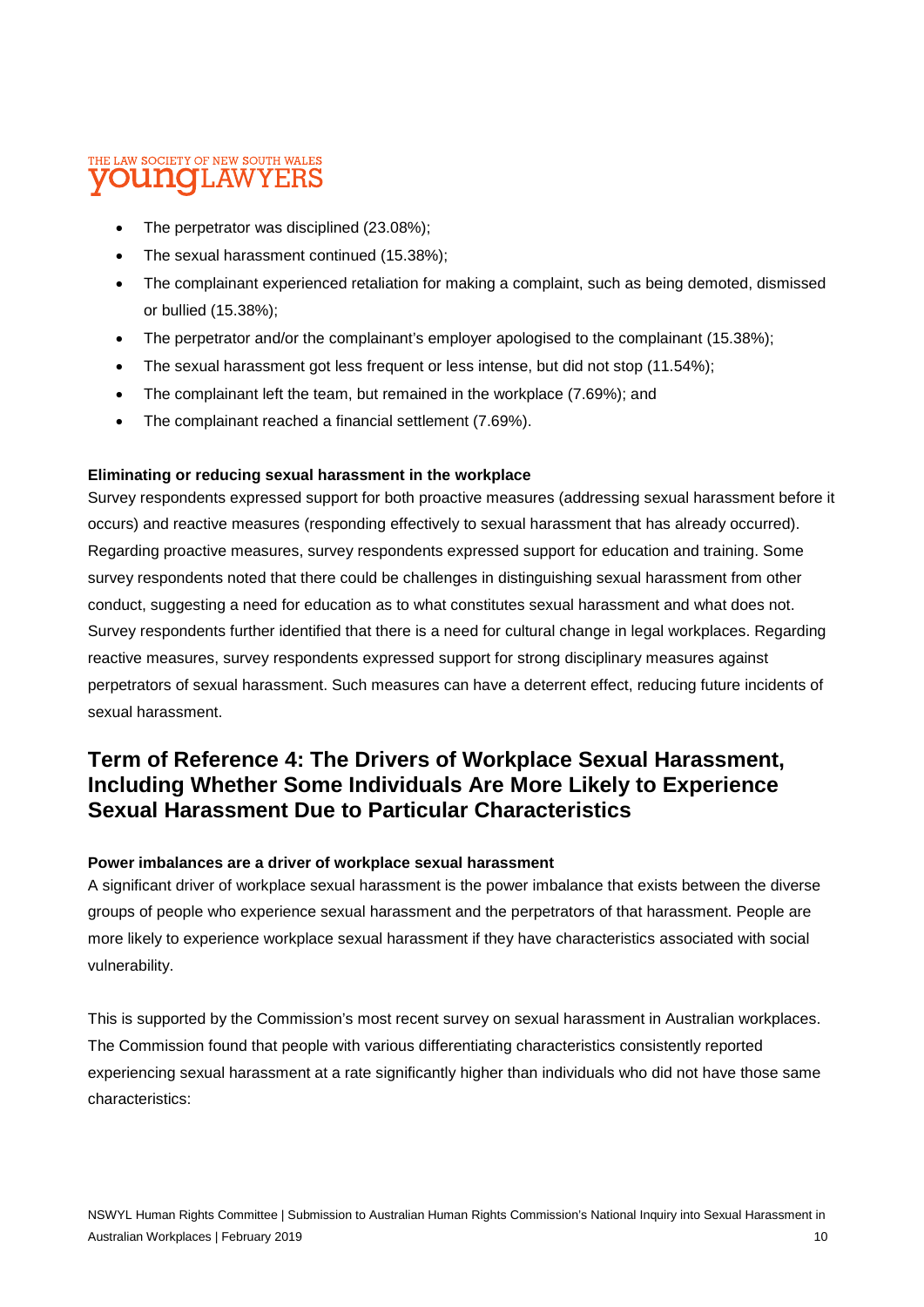### THE LAW SOCIETY OF NEW SOUTH WALES **LINOIL AW**

- 23% of women compared to 16% of men have experienced some form of sexual harassment in the workplace over the past twelve months; $^{27}$
- People aged between 18–29 or 30–39 years (45% and 37% respectively) were more likely than those in other age groups to have been sexually harassed in the workplace in the past five years; $^{28}$
- People who identified as lesbian, gay, bisexual, transgender, intersex and queer ("**LGBTIQ**") were more likely to experience sexual harassment (52%) than those who identified as straight or heterosexual  $(31\%)$ ;<sup>29</sup>
- People with disability were more likely than those without disability to have been sexual harassed in the workplace (44% and 32% respectively) in the past five years;<sup>30</sup>
- 53% of people who identified as Aboriginal or Torres Strait Islander had experienced sexual harassment in the workplace compared to 32% of those who did not identify as Aboriginal or Torres Strait Islander in the past five years; $31$  and
- People from lower-income households were more likely than people from higher-income households to have experienced workplace sexual harassment in the past five years (39% and 30% respectively). $32$

The United Kingdom House of Commons Women and Equalities Committee ("**WEC**") reports that "high levels of sexual harassment occur in low pay sectors such as retail, hospitality and services, and among workers in temporary or casual work".<sup>33</sup> Sexual harassment appears to particularly prevalent in the hospitality industry, with a recent Australian survey finding that 89% of hospitality workers had been sexually harassed at work.<sup>34</sup>

### **Insecure work is a driver of workplace sexual harassment**

The relationship between insecure work and workplace sexual harassment merits particular emphasis. The WEC reports that people in insecure work are more likely to experience sexual harassment.<sup>35</sup> Discrimination in the workplace was a persistent concern of committees of the Australian Senate and the Australian Capital

 $35$  WEC Report [11].

<sup>27</sup> *Everyone's Business*, 25.

 $^{28}$  Ibid.

 $^{29}$  Ibid, 28.

 $30$  lbid.  $31$  lbid.

 $32$  Ibid.

<sup>33</sup> United Kingdom House of Commons Women and Equalities Committee, *Sexual Harassment in the Workplace* (18 July 2018) [84] ("WEC Report").

<sup>34</sup> United Voice, "Survey Exposes Sexual Harassment Crisis in Hospitality Industry" (28 April 2017) <

https://www.unitedvoicevic.org.au/hospo\_sexual\_harassment\_survey>.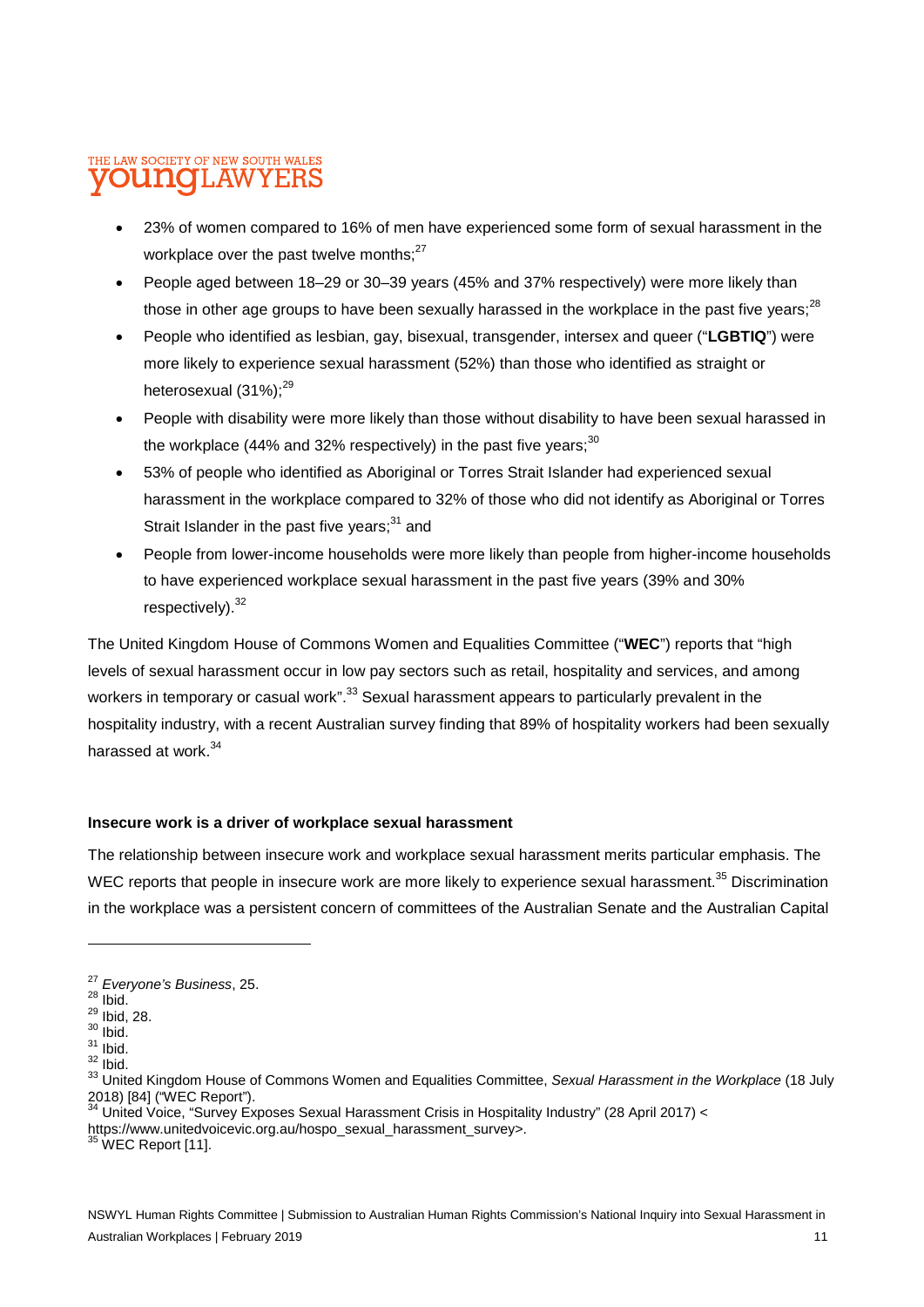# THE LAW SOCIETY OF NEW SOUTH WALES **LINOTLAW**

Territory Legislative Assembly in their 2018 reports on the future of work and insecure work respectively.<sup>36</sup> Insecure work has a compounding effect on vulnerability to sexual harassment, as people in insecure work are more likely to be young and/or female<sup>37</sup> - two groups more likely than others to experience sexual harassment in the workplace.

The rise of insecure work in Australia is therefore particularly concerning. May 2018 marked the first time in recorded statistics that less than half of employed Australians were in standard employment, defined as "a permanent full-time paid job with leave entitlements".<sup>38</sup> The Centre for Future Work notes that there has been a significant decline in overall job security since 2012, bearing most harshly upon young Australians despite high rates of tertiary education.<sup>39</sup>

In September 2018, the Senate Select Committee on the Future of Work and Workers ("**Select Committee**") noted the rapid rise of precarious and insecure work, especially amongst younger Australians.<sup>40</sup> The Select Committee observed that "workers in non-standard jobs enjoy fewer rights and protections" than other workers.<sup>41</sup> This reduces the recourse available to people in insecure work who experience sexual harassment.

The HRC has received information from members who have provided legal assistance to people in insecure work, as well as members who have personally experienced insecure work. It is apparent that people in insecure work tend to be less likely to assert their workplace rights, and that fear of victimisation plays a significant role in this trend. Casual employees often fear that they will not be offered further shifts, whilst temporary employees often fear that their contracts will not be renewed. Although such retaliation may be unlawful in certain circumstances, the casual or temporary nature of the employment relationship can make it more difficult to prove that an employment relationship has ended for retaliatory or discriminatory reasons.

### **Non-sexual factors play a significant role in workplace sexual harassment**

Although sexual harassment is necessarily of a sexual nature, the above information illustrates that other factors play a significant role in how and why sexual harassment occurs. It involves behaviour whereby one

- Ibid.
- <sup>40</sup> *Future of Work* [4.31]–[4.33].
- <sup>41</sup> Ibid [4.36].

<sup>36</sup> Australian Senate Select Committee on the Future of Work and Workers, *Hope Is Not a Strategy – Our Shared Responsibility for the Future of Work and Workers* (September 2018) [2.19], [2.30]–[2.32], [2.56] and [2.91] ("*Future of Work*"); Australian Capital Territory Legislative Assembly Standing Committee on Education, Employment and Youth Affairs, *Inquiry into the Extent, Nature and Consequence of Insecure Work in the ACT* (May 2018) [6.3]. <sup>37</sup> *Future of Work*, 65.

<sup>38</sup> The Australian Institute Centre for Future Work, , *The Dimensions of Insecure Work: A Factbook*(29 May 2018) 1 <https://d3n8a8pro7vhmx.cloudfront.net/theausinstitute/pages/2807/attachments/original/1528337971/Insecure\_Work\_F actbook.pdf?1528337971>.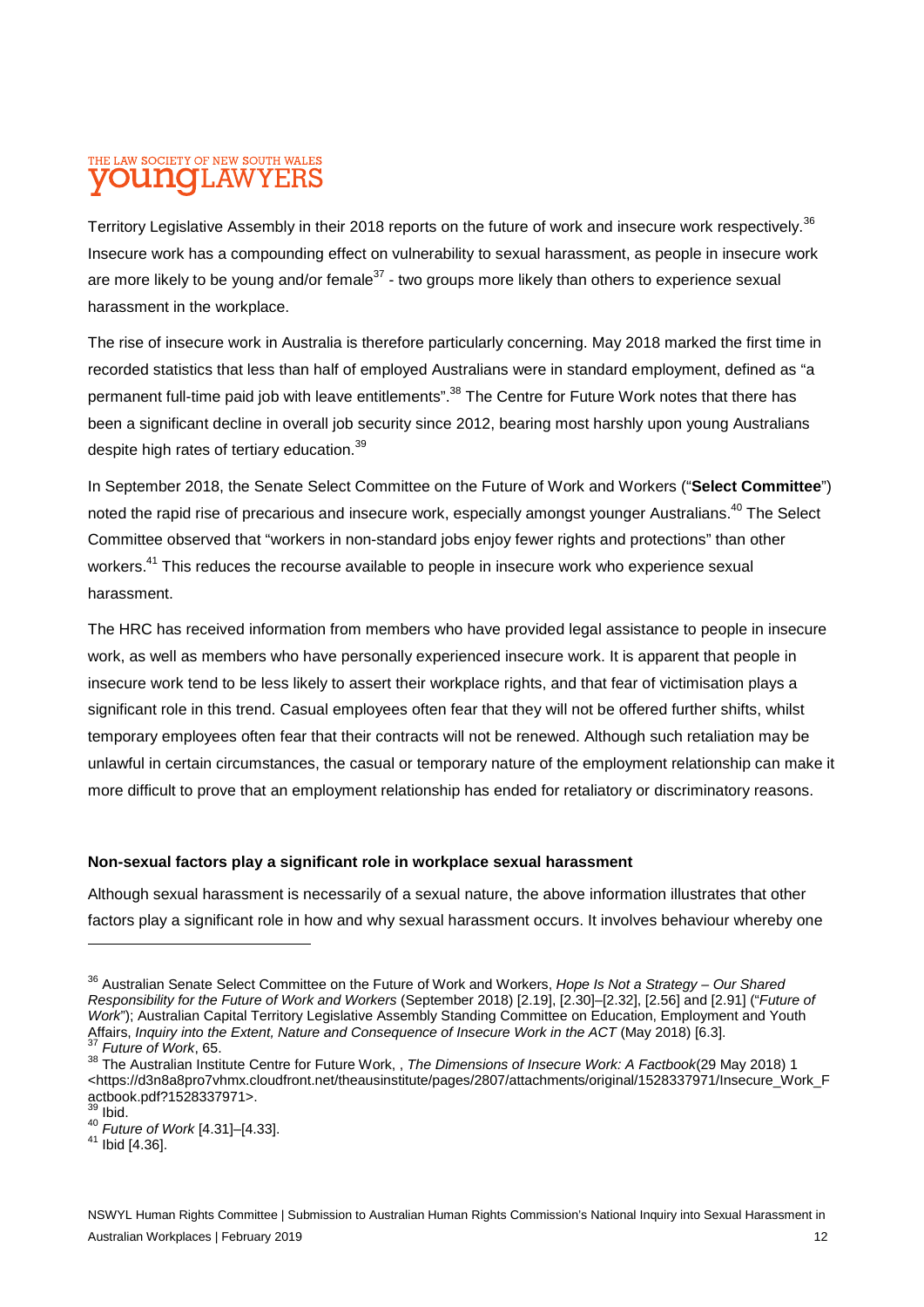# THE LAW SOCIETY OF NEW SOUTH WALES **UNOLAWYERS**

party fails or refuses to respect and recognise the dignity of the other, and does so through sexualised conduct. Academic commentators have noted that sexual harassment is not simply or even necessarily concerned with sexual desire, sexual harassment reflects discriminatory and often gendered attitudes towards certain individuals and groups.<sup>42</sup> By way of illustration, the policing of gender roles in certain industries is evidenced by the fact that women are more likely to experience sexual harassment in traditionally male-dominated industries and vice versa: for example, in the past five years 74% of women experienced sexual harassment in the mining industry compared to 32% of men; while 46% of men experienced sexual harassment in the education sector, compared to 35% of women.<sup>43</sup>

As the information above has demonstrated, the social and economic vulnerability of certain individuals increases the risk they will be a victim of sexual harassment. Any response to the issue and existence of sexual harassment will need to address the social disadvantage and discrimination experienced by these groups more broadly.

# **Term of Reference 5: The Current Legal Framework with Respect to Sexual Harassment**

International law and domestic Australian law both prohibit sexual harassment in the workplace.

# **The International Legal Framework**

Sexual harassment in the workplace violates internationally recognised human rights, including the right to freedom from discrimination, the right to security of person, the right to work and the right to just and favourable conditions of work. Such rights are recognised by the following treaties, to which Australia is a party and by which Australia has therefore agreed to be bound:

- *Convention on the Elimination of All Forms of Discrimination Against Women* ("**CEDAW**");
- *International Covenant on Civil and Political Rights* ("ICCPR");
- *International Covenant on Economic, Social and Cultural Rights ("ICESCR"); and*
- *Discrimination (Employment and Occupation) Convention* ("*DEOC*").

<sup>42</sup> See for e.g. Brian Soucek, 'Queering Sexual Harassment Law' (2018) 128 *The Yale Law Journal Forum* 67, 68 and 73-76.

<sup>43</sup> *Everyone's Business*, 58.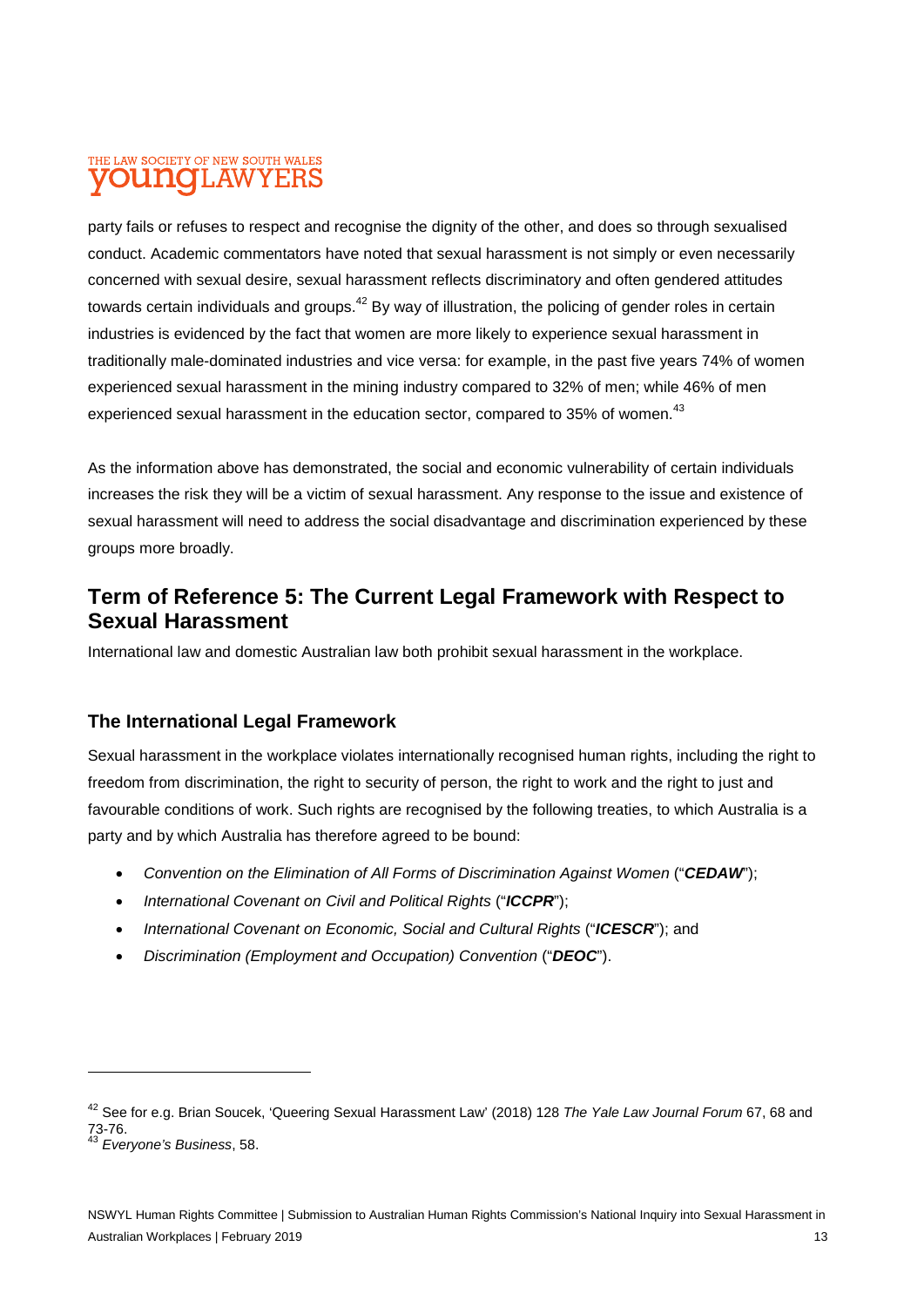# THE LAW SOCIETY OF NEW SOUTH WALES AW

### *Convention on the Elimination of All Forms of Discrimination Against Women*

Article 11 of *CEDAW* requires states to "take all appropriate measures to eliminate discrimination against women in the field of employment".

The *CEDAW* Committee has the power to make general recommendations under *CEDAW*. <sup>44</sup> In *General Recommendation No. 19*, the *CEDAW* Committee notes that "discrimination includes gender-based violence, that is, violence that is directed against a woman because she is a woman or that affects women disproportionately".<sup>45</sup> It recognises that sexual harassment in the workplace is a form of gender-specific violence.<sup>46</sup>

The *Beijing Declaration and Platform for Action*, which has been adopted by 189 countries including Australia, reiterates that sexual harassment at work is a form of violence against women.<sup>47</sup> It calls upon governments, employers, trade unions, community and youth organisations and non-government organisations to "Develop programmes and procedures to eliminate sexual harassment and other forms of violence against women in all educational institutions, workplaces and elsewhere".<sup>48</sup>

### *International Covenant on Civil and Political Rights*

Article 9(1) of the *ICCPR* recognises that "Everyone has the right to liberty and security of person".

The United Nations Human Rights Committee ("**the UNHRC**") monitors the implementation of the *ICCPR*. It has the power to issue "General Comments",<sup>49</sup> which the International Court of Justice considers to be of "great weight" as interpretive guidance.<sup>50</sup>

In *General Comment No. 35*, the UNHRC states that "The right to security of person protects individuals against intentional infliction of bodily or mental injury". It requires States "to protect individuals from foreseeable threats to life or bodily integrity proceeding from any governmental or private actors". It also requires States to "respond appropriately to patterns of violence against categories of victims such as … violence against women … violence against persons on the basis of their sexual orientation or gender identity, and violence against persons with disabilities".<sup>51</sup>

<sup>44</sup> *CEDAW* art 21.

<sup>45</sup> *CEDAW* Committee, *General Recommendation No. 19* [6].

 $46$  Ibid [17].

<sup>47</sup> *Beijing Declaration and Platform for Action* [113(b)].

 $48$  Ibid [126].

<sup>49</sup> *ICCPR* art 40(4).

<sup>50</sup> Diallo (Republic of Guinea v Democratic Republic of the Congo) (Judgment) [2010] ICJ Rep 639, 664 [66].

<sup>51</sup> UNHRC, *General Comment No. 35* (16 December 2014) [9].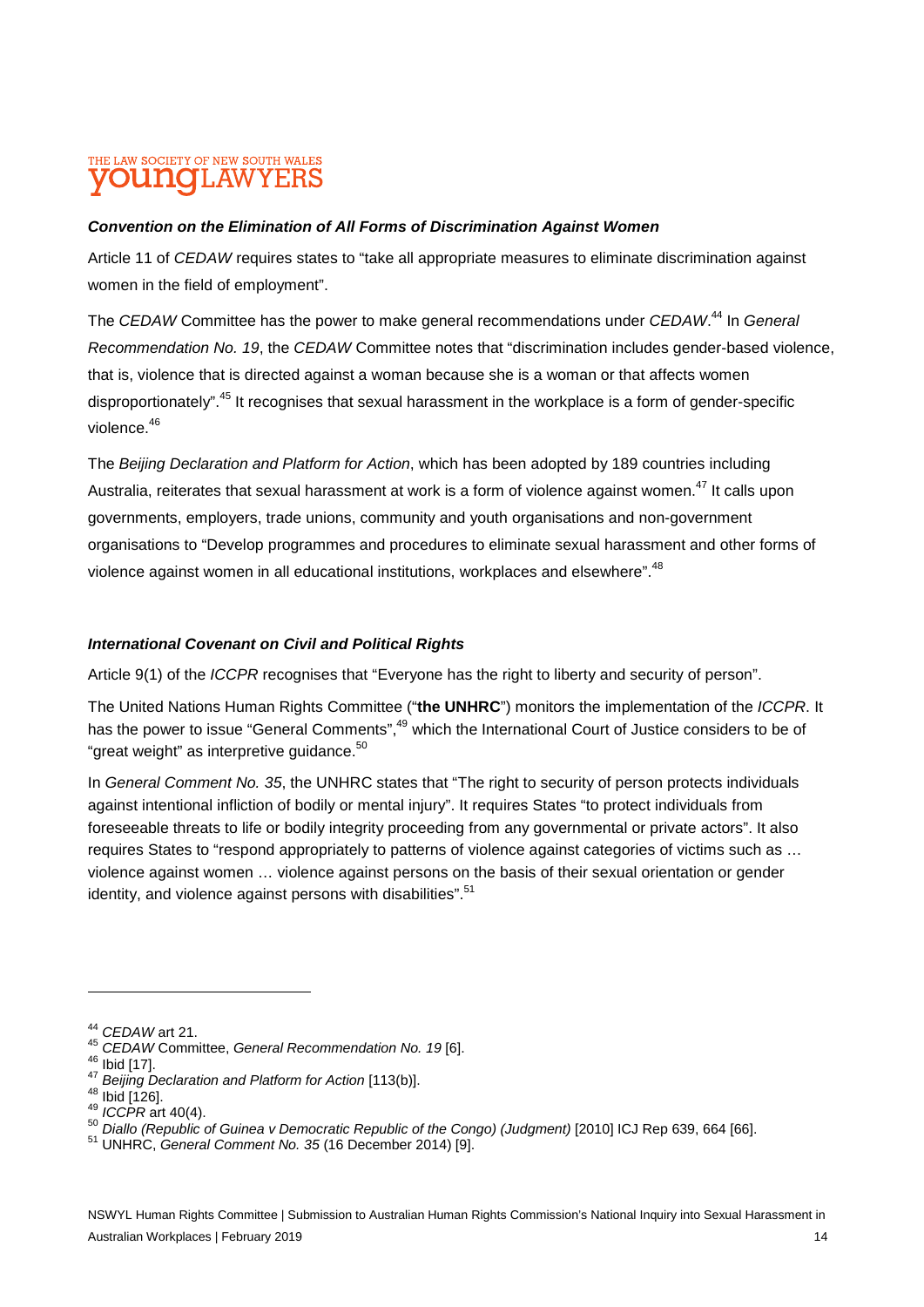# THE LAW SOCIETY OF NEW SOUTH WALES **UNOLAW**

The Commission has previously recognised that sexual harassment violates the human right to security of person.<sup>52</sup> The *ICCPR* therefore requires government action to protect individuals from sexual harassment and to respond appropriately to the disproportionate impact of sexual harassment upon women.

### *International Covenant on Economic, Social and Cultural Rights*

Article 6(1) of the *ICESCR* recognises the right to work, requiring governments to "take appropriate steps to safeguard this right". Article 7 of the *ICESCR* recognises "the right of everyone to the enjoyment of just and favourable conditions of work", including "safe and healthy working conditions". The HRC submits that a victim of sexual harassment is denied the right to safe and healthy working conditions. This, in turn, acts as a barrier to enjoyment of the right to work.

The United Nations Committee on Economic, Social and Cultural Rights ("the CESCR") monitors the implementation of the *ICESCR*. As with the UNHRC with respect to the *ICCPR*, the CESCR has the power to make "General Comments" regarding the *ICESCR*. 53

In *General Comment No. 18*, the CESCR emphasises the equal right of men and women to enjoy the right to work. It "underlines the need for a comprehensive system of protection to combat gender discrimination and to ensure equal opportunities and treatment between men and women in relation to the right to work".<sup>54</sup> We return to the impact of sexual harassment as a form of gender discrimination. As sexual harassment disproportionately affects women, it limits the opportunities of women in Australian workplaces. Sexual harassment therefore violates the equal right of women to enjoy the right to work.

In *General Comment No. 23*, the CESCR notes that the right to just and favourable conditions of work includes "freedom from violence and harassment, including sexual harassment". It recommends the application of a national policy to both public and private sector workplaces, providing significant detail as to the minimum that such a national policy should include (see **Appendix B**). In light of NSW Young Lawyers' firm commitment to the principle of access to justice.<sup>55</sup> we emphasise CESCR's recommendation that a national policy include "access to justice for victims, including through free legal aid".<sup>56</sup>

<sup>52</sup> *Change the Course* 27.

<sup>53</sup> *ICESCR* art 21; Economic and Social Council Resolution 1985/1 (28 May 1985).

<sup>54</sup> CESCR, *General Comment No. 18* (24 November 2005) [13].

<sup>55</sup> NSW Young Lawyers, "Access to Justice" (November 2016) <https://www.lawsociety.com.au/sites/default/files/2018- 04/YL%20Access%20to%20Justice.pdf>.

<sup>56</sup> CESCR, *General Comment No. 23* (27 April 2016) [48].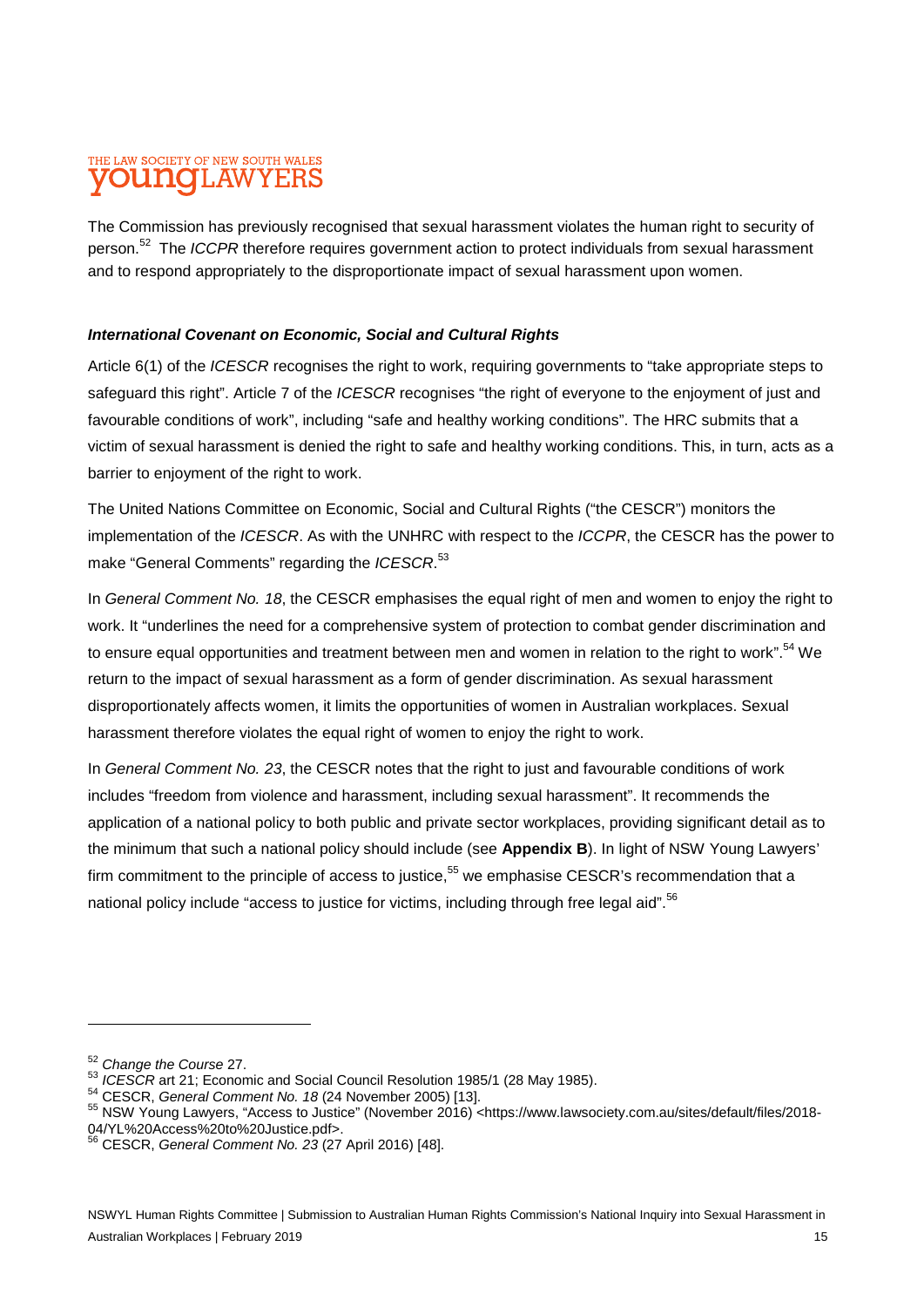# THE LAW SOCIETY OF NEW SOUTH WALES **LINOIL AW**

### *Discrimination (Employment and Occupation) Convention*

The *DEOC* has been recognised by the United Nations International Labour Organization ("**ILO**") as one of eight conventions "fundamental to the rights of human beings at work".<sup>57</sup>

Article 2 of the *DEOC* requires governments "to declare and pursue a national policy designed to promote [...] equality of opportunity and treatment in respect of employment and occupation, with a view to eliminating any discrimination in respect thereof". It is therefore closely linked to equal right of women to enjoy the right to work under article 6 of the *ICESCR* and to the need for a national policy under article 7 of the *ICESCR*.

### **The Domestic Australian Legal Framework**

Within a domestic Australian context, anti-discrimination law and workplace law both prohibit sexual harassment in the workplace.

### **Anti-discrimination law**

At the Commonwealth level, s 28B of the *SDA* prohibits sexual harassment in the workplace.<sup>58</sup> All Australian States and Territories have similar provisions, although the precise terms vary.<sup>59</sup> In NSW, the relevant provision is s 22B of the *ADA.*

Section 28A(1) of the *SDA* defines sexual harassment as "an unwelcome sexual advance", "an unwelcome request for sexual favours" or "other unwelcome conduct of a sexual nature". The advance, request or conduct must take place "in circumstances in which a reasonable person, having regard to all the circumstances, would have anticipated the possibility that the person harassed would be offended, humiliated or intimidated".<sup>60</sup> Sexual harassment may include making sexually suggestive comments or sending sexually suggestive images.

The Commission oversees the implementation of the *SDA* and the *CEDAW*. <sup>61</sup> It has the power to receive complaints of "unlawful discrimination", $62$  which includes sexual harassment. $63$  In certain circumstances, the

<sup>58</sup> *Sex Discrimination Act 1984* (Cth) s 28B.

<sup>57</sup> International Labour Office, *The International Labour Organisation's Fundamental Conventions* (2003) 7 <https://www.ilo.org/wcmsp5/groups/public/@ed\_norm/@declaration/documents/publication/wcms\_095895.pdf>.

<sup>59</sup> *Anti-Discrimination Act 1977* (NSW) s 22B; *Equal Opportunity Act 2010* (Vic) s 93; *Anti-Discrimination Act 1991* (Qld) s 118; *Equal Opportunity Act 1984* (SA) s 87; *Equal Opportunity Act 1984* (WA) s 24; *Anti-Discrimination Act 1998* (Tas) s 17; *Discrimination Act 1991* (ACT) s 59; *Anti-Discrimination Act 1996* (NT) s 22.

<sup>60</sup> *Sex Discrimination Act 1984* (Cth) s 28A(1).

<sup>61</sup> *Sex Discrimination Act 1984* (Cth) s 48(1).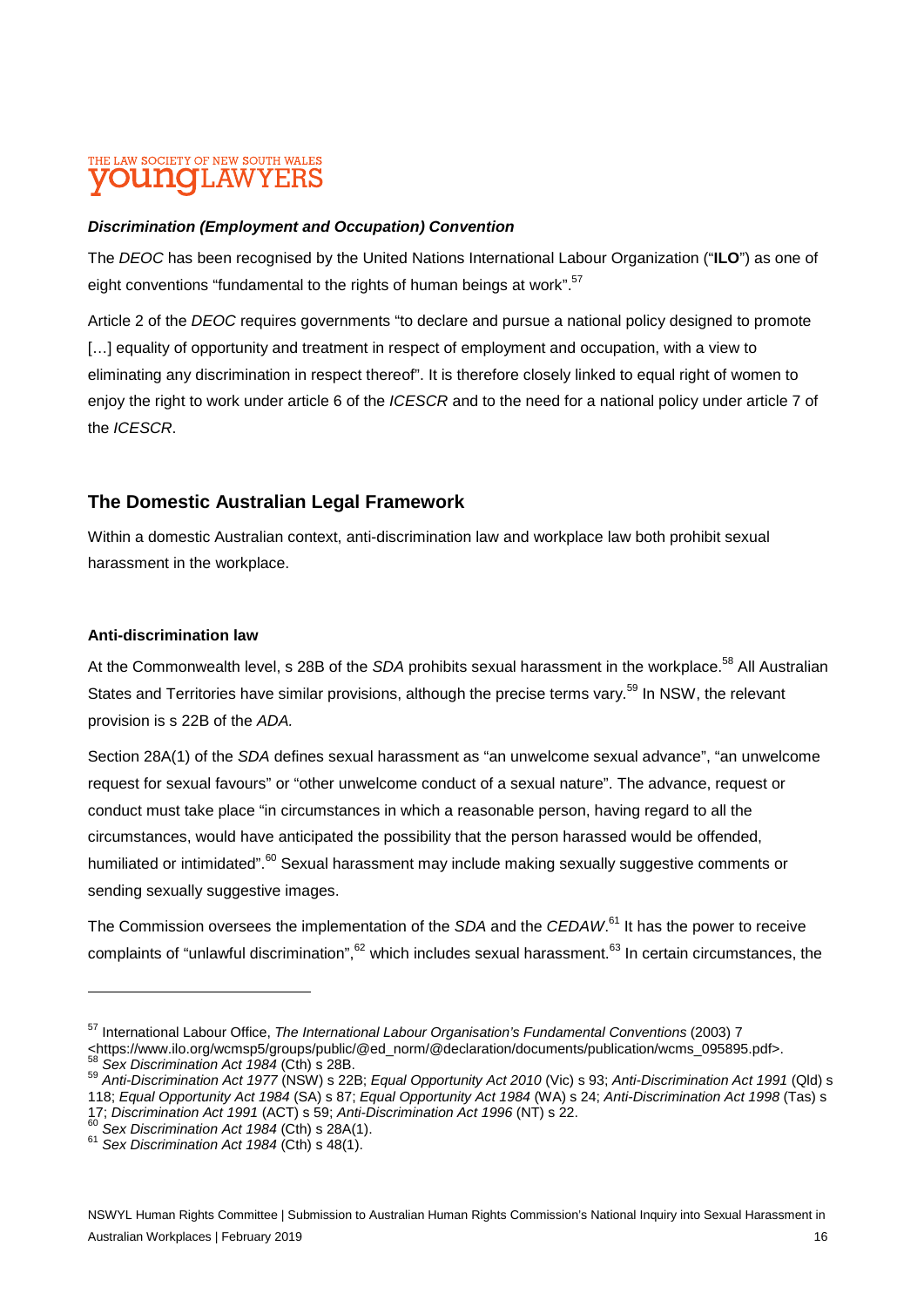# THE LAW SOCIETY OF NEW SOUTH WALES AW

President of the Commission must inquire into and attempt to conciliate such complaints.<sup>64</sup> The Commission also has the power to intervene in "proceedings that involve […] discrimination involving sexual harassment" if the Commission considers it appropriate to do so and has leave of the court.<sup>65</sup>

### **Workplace law**

The FWA creates a national workplace relations system covering most Australian workplaces.<sup>66</sup> Although the *FWA* does not use the words "sexual harassment", it provides some protection against sexual harassment in the workplace via its "general protections" regime.<sup>67</sup>

The concept of "adverse action" is at the heart of the general protections regime, which prohibits certain persons from taking adverse action against certain persons in certain circumstances. For example, s 340(1) of the *FWA* provides, amongst other things, that a "person must not take adverse action against another person because the other person […] has or has not exercised a workplace right".

A detailed definition of "adverse action" is provided in a table at s 342(1) of the *FWA* (see **Appendix C**). According to the table, it is adverse action if certain persons discriminate against certain persons – for example, if an employer "discriminates between [an] employee and other employees of the employer". The *FWA* does not define "discrimination" for the purposes of the general protections regime, although it does provide a list of statutes that it deems to be "anti-discrimination law".<sup>68</sup> This list includes the *SDA* and its State and Territory equivalents. Given that the *SDA* recognises and prohibits "discrimination involving sexual harassment",<sup>69</sup> the definition of "adverse action" would include sexual harassment by certain persons against certain persons in certain circumstances.

Section 351 of the *FWA* specifically prohibits an employer from taking certain discriminatory forms of adverse action for certain discriminatory reasons. It applies only to action that is "unlawful under any antidiscrimination law".<sup>70</sup>

As demonstrated above, the *FWA*'s protection against sexual harassment depends on a highly complex scheme. It involves the interaction of multiple statutes, each of which are complex themselves. This

<sup>62</sup> *Australian Human Rights Commission Act 1986* (Cth) s 46P.

<sup>63</sup> *Australian Human Rights Commission Act 1986* (Cth) s 1.

<sup>64</sup> *Australian Human Rights Commission Act 1986* (Cth) s 46PF(1).

<sup>65</sup> *Sex Discrimination Act 1984* (Cth) s 48(1)(gb).

<sup>66</sup> Fair Work Ombudsman, "The Fair Work System" <https://www.fairwork.gov.au/about-us/legislation/the-fair-worksystem>.

<sup>67</sup> *Fair Work Act 2009* (Cth) ch 3 pt 3-1.

<sup>68</sup> *Fair Work Act 2009* (Cth) s 351(3).

<sup>69</sup> *Sex Discrimination Act 1984* (Cth) ss 3(c), 28B.

<sup>70</sup> *Fair Work Act 2009* (Cth) ss 351(1)–(2).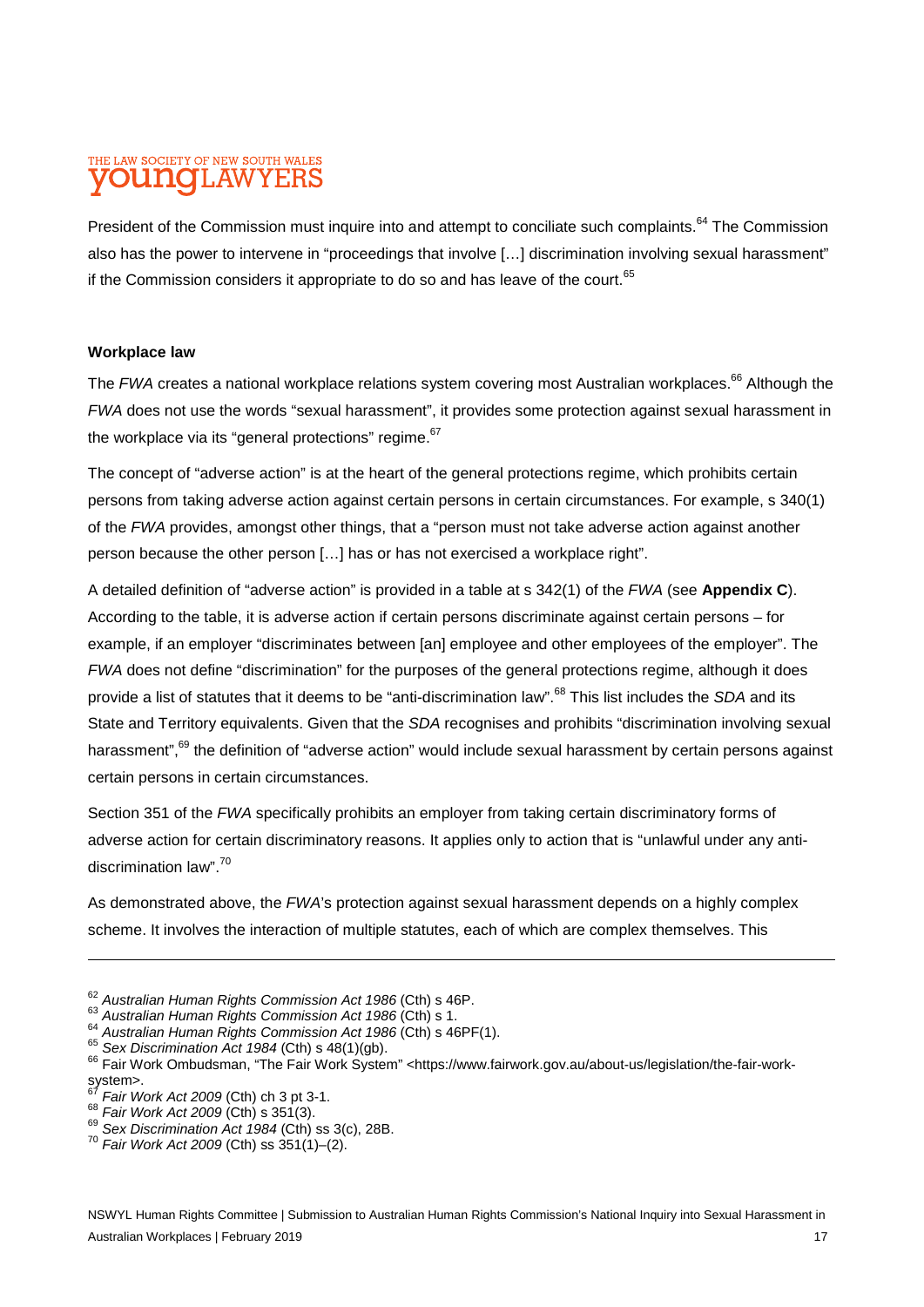# THE LAW SOCIETY OF NEW SOUTH WALES **OUNOLAWYERS**

contributes the *FWA* being difficult to interpret, especially for employees and employers who are often not lawyers, yet must comply with the *FWA* on a day-to-day basis. For example, it is not clear on the face of the *FWA* whether it would protect an employee against an employer who sexually harasses employees of all genders in an indiscriminate manner. We provide recommendations for improvement below.

# **Term of Reference 7: Recommendations to Address Sexual Harassment in Australian Workplaces**

# **Recommendation 1: Employers should be required to take all reasonable steps to prevent sexual harassment in their workplace**

The framing of sexual harassment as an individual issue that requires an individual complaint to prompt employer action means that employers have traditionally not been held to account for failing to introduce transparent complaint policies and procedures, sexual harassment training and cultural change to prevent sexual harassment from occurring in their workplaces.

Currently, employers can only be held accountable for failing to take all reasonable steps to prevent sexual harassment through the vicarious liability provisions of the *SDA* which require an individual complaint of sexual harassment to be made – this means the test only becomes relevant where an employer is defending a claim of sexual harassment. Under the *ADA* the vicarious liability provisions are even narrower, with employers only vicariously liable if they expressly or impliedly authorise the act of sexual harassment. If no complaint of sexual harassment is made, employers who fail to take steps such as implementing workplace policies and conducting training cannot be held accountable for failure to take all reasonable steps to prevent sexual harassment in their workplace. There is currently no statutory positive duty in discrimination law on employers to take all reasonable steps to prevent sexual harassment of or by their employees.

The *SDA* and *ADA* should be amended to impose a positive obligation on employers to take all reasonable steps to prevent sexual harassment in their workplace.

# **Recommendation 2: The time limit in which to make a sexual harassment complaint to the Australian Human Rights Commission should be restored to at least 12 months**

Section 46PH(1)(b) of the *Australian Human Rights Commission Act 1986* (Cth) ("*AHRC Act*"*)* enables the President of the Commission to terminate a complaint on the ground that "the complaint was lodged more than 6 months after the alleged acts, omissions or practices took place". This effectively acts as a 6-month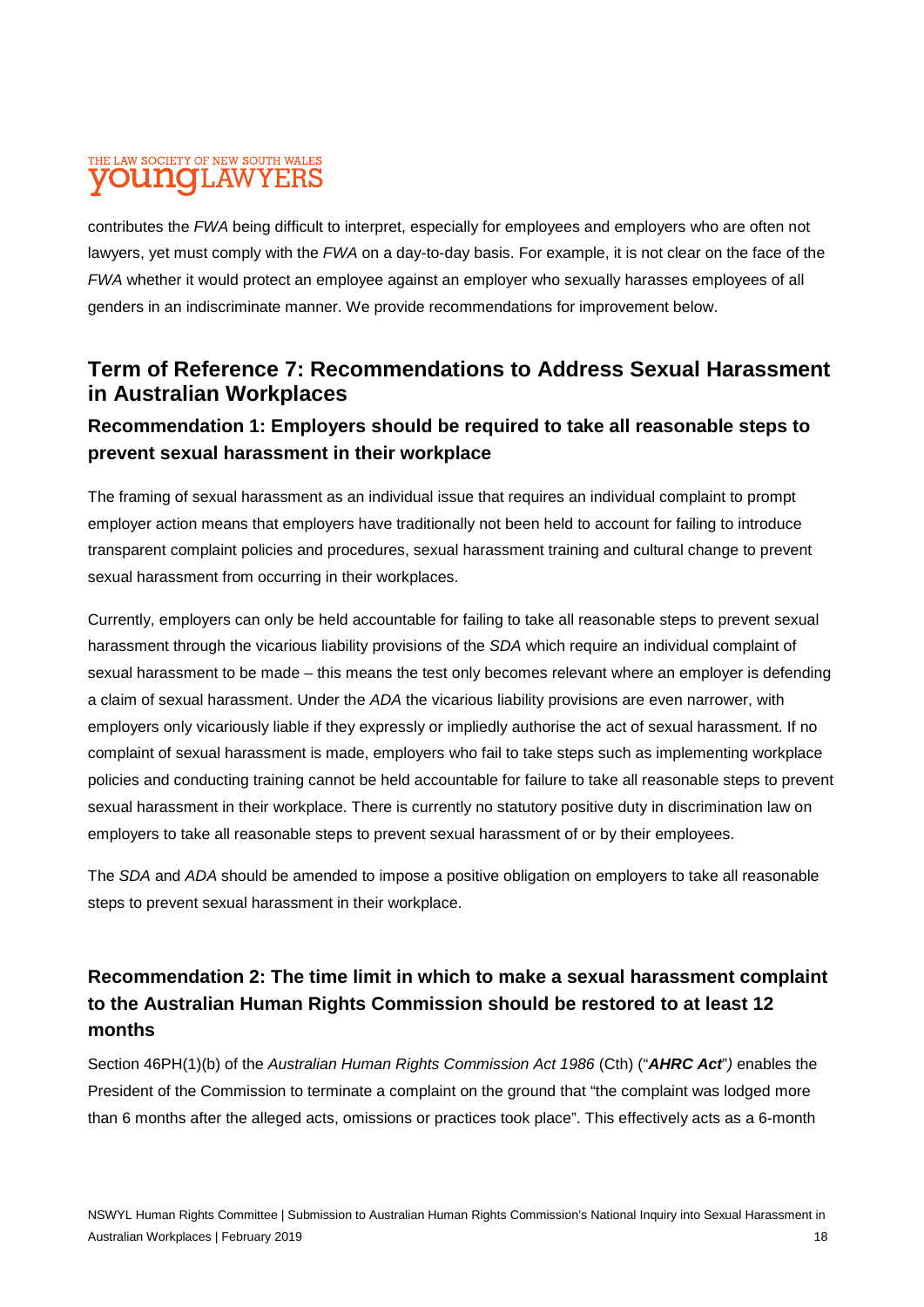# THE LAW SOCIETY OF NEW SOUTH WALES **LINOTLAW**

time limit, as it means that a complaint must be made within 6 months of the alleged sexual harassment for the complainant to have confidence that the complaint will not be terminated.

The 6-month time limit represents a recent tightening of the time limit in which to make a sexual harassment complaint. Before 13 April 2017, the time limit was 12 months.<sup>71</sup> A 12-month time limit recognises that there are legitimate reasons that a person may not make a sexual harassment complaint immediately, including that the person does not know how to make a complaint or fears retaliation. It is a modest time limit, being significantly shorter than the 6-year time limit in which to initiate legal action based on contract or tort.<sup>72</sup>

It is worth noting that, even with a 12-month time limit, the President of the Commission would retain a broad discretion to terminate complaints.<sup>73</sup> The President must terminate a complaint in certain circumstances, including "if the President is satisfied that the complaint is trivial, vexatious, misconceived or lacking in substance".<sup>74</sup>

The HRC submits that the President's other powers to terminate a complaint provide sufficient protection against inappropriate complaints. The HRC recommends that s 46PH(1)(b) of the *AHRC Act* be amended to restore the time limit in which to make a sexual harassment complaint to the Commission to at least 12 months.

# **Recommendation 3: A complainant of sexual harassment should generally not pay the respondent's costs**

Currently, the Federal Circuit Court and Federal Court are costs jurisdictions for complaints of sexual harassment made under the *SDA*. The risk that a victim of sexual harassment will be ordered to pay the respondent's legal costs is a significant disincentive to bringing a sexual harassment claim to court. As the Women and Equalities Committee summarised, "It is expensive to secure legal representation, but it is very difficult to win a [sexual harassment] claim without it."<sup>75</sup> In other words, the cost barriers to bringing a sexual harassment claim are often significant for a victim, even without an unfavourable costs order. The cost barriers are exacerbated if a victim must be prepared to pay not only their own legal costs, but also the respondent's legal costs if they do not succeed.

Although there are exceptions, the Women and Equalities Committee identifies that there is typically an "inequality of arms", whereby an employer is able to spend more on defending a claim than an employee is

<sup>71</sup> *Human Rights Legislation Amendment Act 2017* (Cth) ss 2, 39.

<sup>72</sup> *Limitation of Actions Act 2008* (Cth).

<sup>73</sup> *Australian Human Rights Commission Act 1986* (Cth) s 46PH(1).

<sup>74</sup> *Australian Human Rights Commission Act 1986* (Cth) s 46PH(1B)(a).

<sup>75</sup> WEC Report, 29 [82].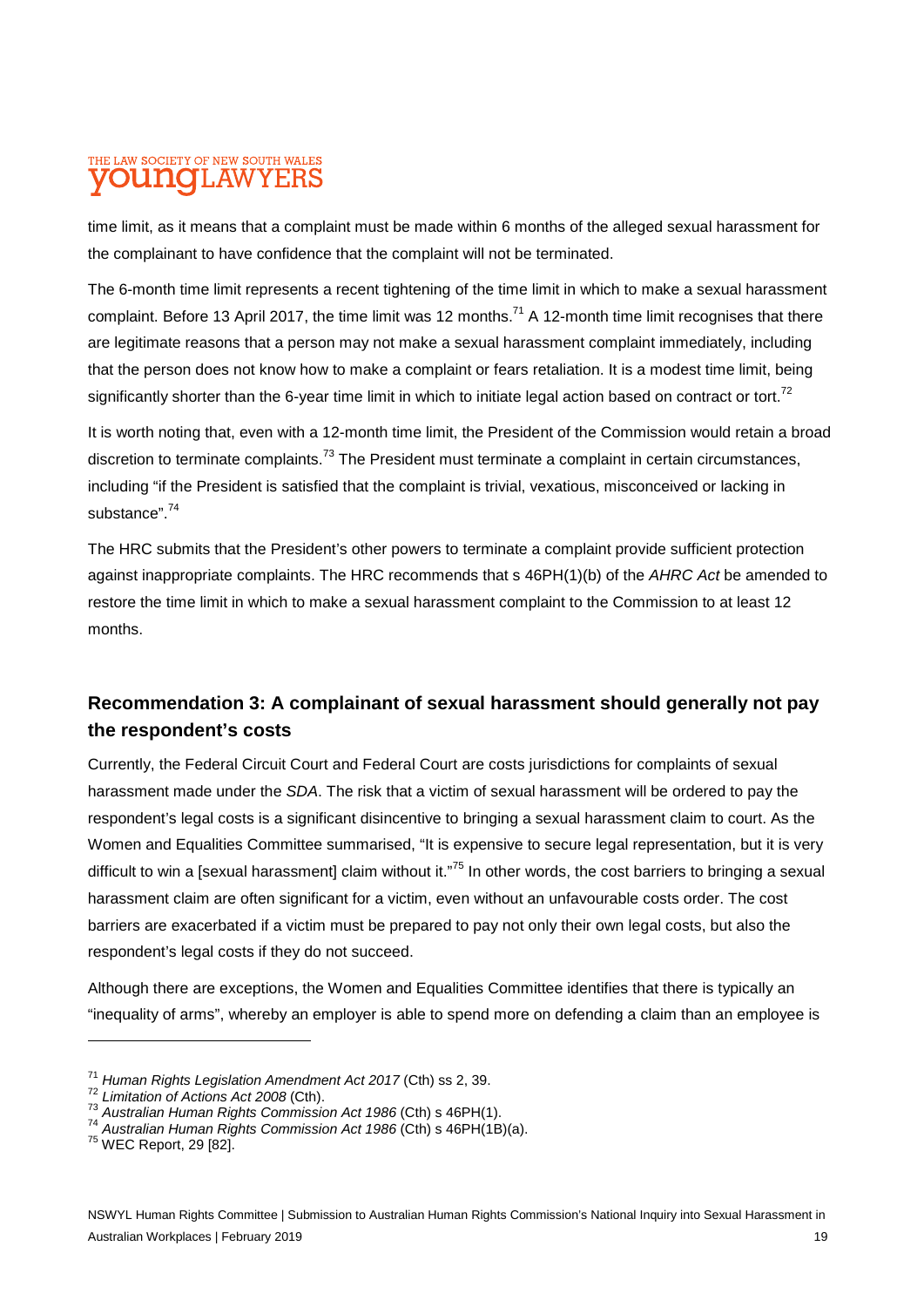# THE LAW SOCIETY OF NEW SOUTH WALES **OUNOLAWYERS**

able to spend on bringing one.<sup>76</sup> This produces a situation in which employers are both more likely to succeed than if legal representation were equal and also likely to face a smaller costs order than employees if they are unsuccessful. The threat of a costs order is sometimes used to discourage sexual harassment claims or to pressure claimants to settle. $77$ 

It would enhance access to justice for victims of sexual harassment if complainants were generally not required to pay the respondent's costs. It is worth noting, in relation to court proceedings arising under the *FWA* for workplace law, that a party can only be ordered to pay costs if an exception applies.<sup>78</sup> These exceptions are, in general terms, that:

- The party instituted the proceedings vexatiously or without reasonable cause;
- The party caused the other party to incur costs by an unreasonable act or omission; or
- The party they unreasonably refused to participate in a matter arising from the same facts before the Fair Work Commission.<sup>79</sup>

The HRC recommends that Part IIB Division 2 of the *AHRC Act* be amended to provide that applicants and respondents in sexual harassment matters must bear their own costs unless an exception applies. The exceptions under Part IIB Division 2 of the *AHRC Act* should be modelled on the above exceptions under s 570(2) of the *FWA*. Such exceptions strike a reasonable balance between the need to reduce cost barriers to bringing sexual harassment claims and the need to protect against costs incurred by unreasonable conduct.

# **Recommendation 4: The Australian Human Rights Commission should be empowered to investigate sexual harassment on their own motion**

The current anti-discrimination law system relies on individuals to bring complaints. Many of these complaints are resolved through confidential conciliation or mediation conferences, which limits the ability of the system to address systemic sexual harassment or repeat offenders.

To address systemic discrimination, the Commission and the Sex Discrimination Commissioner should be given the power to conduct own-motion investigations of conduct that appears to be unlawful sexual harassment under the *SDA*. The Commission should also be given the power to commence court proceedings without receiving an individual complaint. The Commission should be sufficiently resourced to perform this role.

<sup>76</sup> Ibid [80].

 $77 \text{ libid } 29 [81]$ .

<sup>78</sup> *Fair Work Act 2009* (Cth) s 570(1).

<sup>79</sup> *Fair Work Act 2009* (Cth) s 570(2).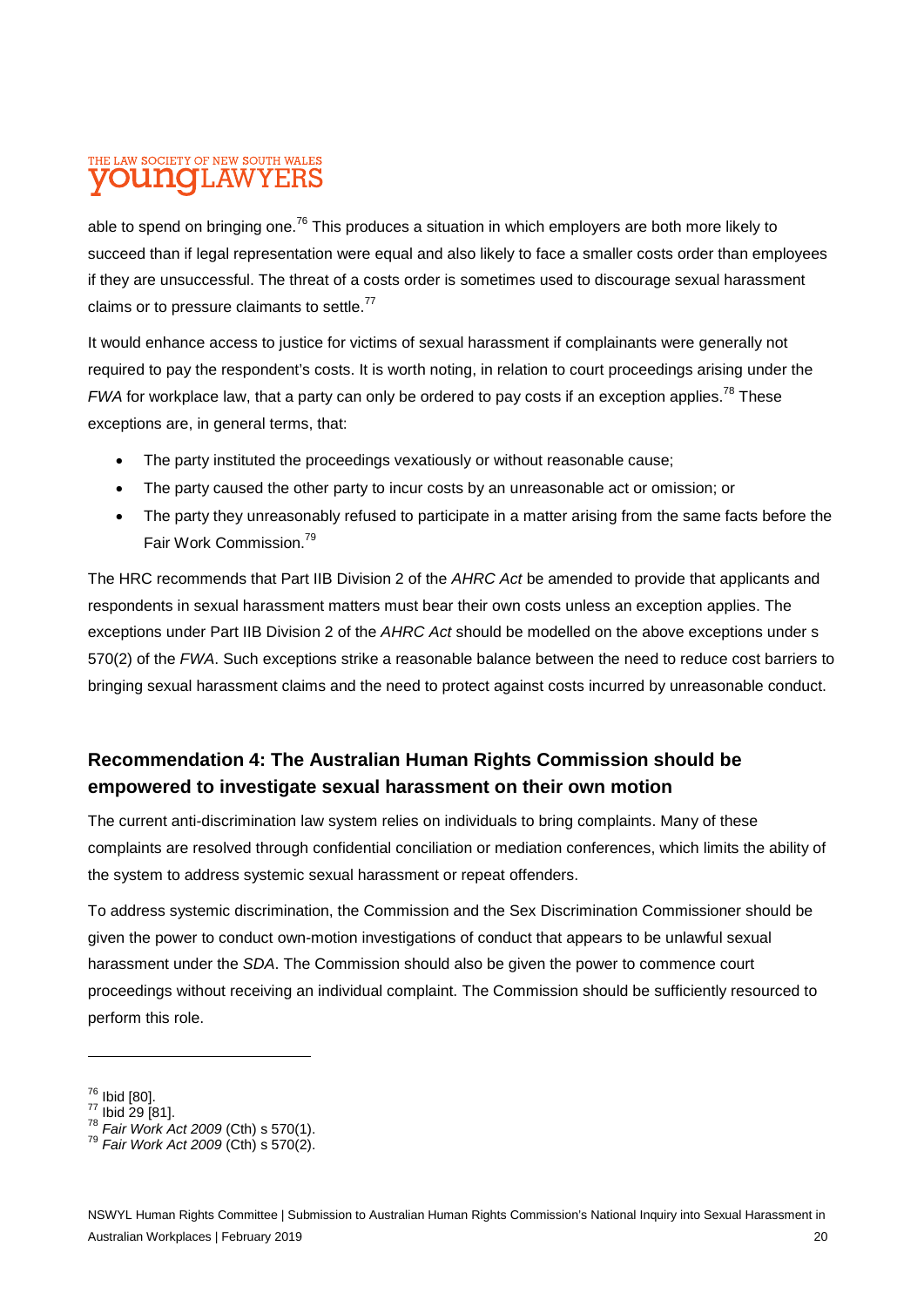# THE LAW SOCIETY OF NEW SOUTH WALES **UNOLAWYERS**

This would assist in addressing systemic sexual harassment experienced by workers who may not be in a position to bring a complaint due to their personal circumstances, including fear of victimisation such as dismissal and further harassment. Such action could also act as an incentive for employers to engage in a higher level of action to address sexual harassment in workplaces where it is endemic.

# **Recommendation 5: The definition of "adverse action" in the Fair Work Act 2009 (Cth) should be amended to explicitly include sexual harassment**

The HRC refers to the definition of "adverse action" in s 342(1) of the *FWA* (see **Appendix C**) and recommends that items 1–4 be amended to explicitly include sexual harassment.

This amendment would broaden, strengthen and clarify the *FWA*'s protection against sexual harassment in the workplace. It would broaden the protection by bringing sexual harassment within the definition of "adverse action". It would strengthen the protection by providing employees, prospective employees and independent contractors with a clear path to challenge sexual harassment via the *FWA*'s general protections regime. It would clarify the protection by stating that sexual harassment is a form of adverse action in the *FWA*, rather than requiring a complex interpretive exercise involving other statutes as is currently the case. This would further send a clear message that sexual harassment in the workplace is unacceptable.

### **Recommendation 6: The** *Sex Discrimination Act* **and the** *Anti-Discrimination Act* **should be amended to introduce a shifting onus of proof**

The balance of power in the employee-employer relationship is typically unequal. This inequality should be addressed by introducing a shifting onus of proof to ensure a more equitable resolution of workplace disputes.

Under the *SDA* and the *ADA*, the onus of proof in sexual harassment matters rests with the complainant. This places a significant evidentiary burden on an individual complainant, who typically has access to fewer resources than their employer with which to conduct a claim. It can be impossible for complainants to satisfy this burden, even in clear cases of sexual harassment and subsequent victimisation, as the evidence is often held by or accessible only to the employer respondent. A shifting onus of proof, similar to that of s361 of the *FWA* would assist in addressing this power imbalance. For example, this would involve the complainant establishing a prima facie case of the primary elements of sexual harassment and victimisation. The onus would then shift to the respondent to show that the conduct complained of did not occur or was not within the definition of sexual harassment or victimisation. If the respondent was unable to discharge this onus, the case would be made out.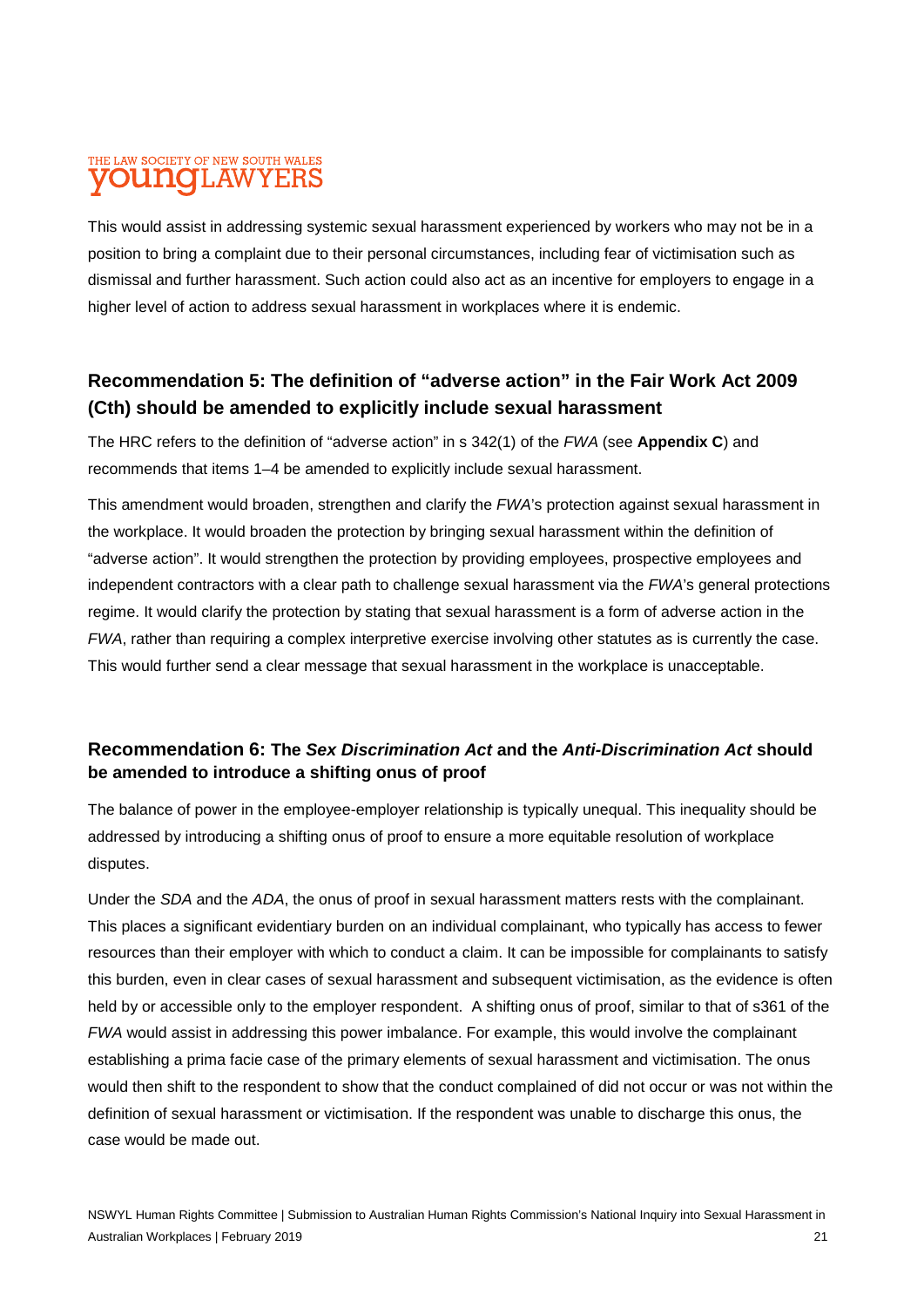# THE LAW SOCIETY OF NEW SOUTH WALES **LINOTI, AW**

# **Recommendation 7: The Commonwealth Government should restore funding to the Australian Human Rights Commission**

The Commonwealth Government has cut \$5 million from the Commission since 2014,<sup>80</sup> with further cuts of \$400,000 to take place over the next four vears.<sup>81</sup> The United Nations Special Rapporteur on the Situation of Human Rights Defenders ("**the Special Rapporteur**") noted such cuts in criticising "attacks" on the Commission and other attempts "to intimidate and undermine the Australian Human Rights Commission."<sup>82</sup>

The HRC shares the Special Rapporteur's concerns. Adequate and secure funding is vital to the Commission's independence, which is in turn vital to its role in protecting human rights within Australia. This role may require the Commission to criticise policies of the government-of-the-day. The Commission should not be made to fear funding cuts for performing its duties.

Inadequate funding impacts upon the Commission's functions in investigating and conciliating sexual harassment complaints. The HRC has received reports of sexual harassment complaints up to 6 months to reach a conciliation at the Commission due to the impact of resource constraints at the Commission. Such significant delays are stressful and time-consuming for both complainants and respondents, and are particularly distressing for complainants who may fear and/or experience victimisation in the workplace after lodging a complaint with the Commission. Moreover, the difficulty of making a sexual harassment complaint can act as a disincentive against doing so.

The HRC recommends that the Commonwealth government reverse the planned funding cuts of \$400,000 to the Commission and restore the \$5 million that has been cut from the Commission since 2014.

# **Recommendation 8: Australian governments should support access to justice for victims of sexual harassment by increasing funding to the legal assistance sector**

As noted above, a national policy on sexual harassment should include "access to justice for victims, including through free legal aid". The government-funded legal assistance sector in Australia consists of legal aid commissions ("**LACs**"), community legal centres ("**CLCs**"), Aboriginal and Torres Strait Islander legal services ("ATSILS") and family violence prevention legal services ("**FVPLS**").<sup>83</sup>

<sup>80</sup> Commonwealth Government, Mid-Year Economic and Fiscal Outlook: Appendix A – Policy Decisions Taken since the *2014-2015 Budget: Expense Measures* (December 2014) 120.

<sup>81</sup> Commonwealth Government, *Budget 2018-19 - Budget Paper No. 2*' (8 May 2018) 48, 75.

<sup>82</sup> United Nations Human Rights Council, *Report of the Special Rapporteur on the Situation of Human Rights Defenders on His Mission to Australia* (28 February 2018) [93]-[95], [107].

<sup>83</sup> Productivity Commission, *Access to Justice Arrangements*, vol 2 (5 September 2014) 665.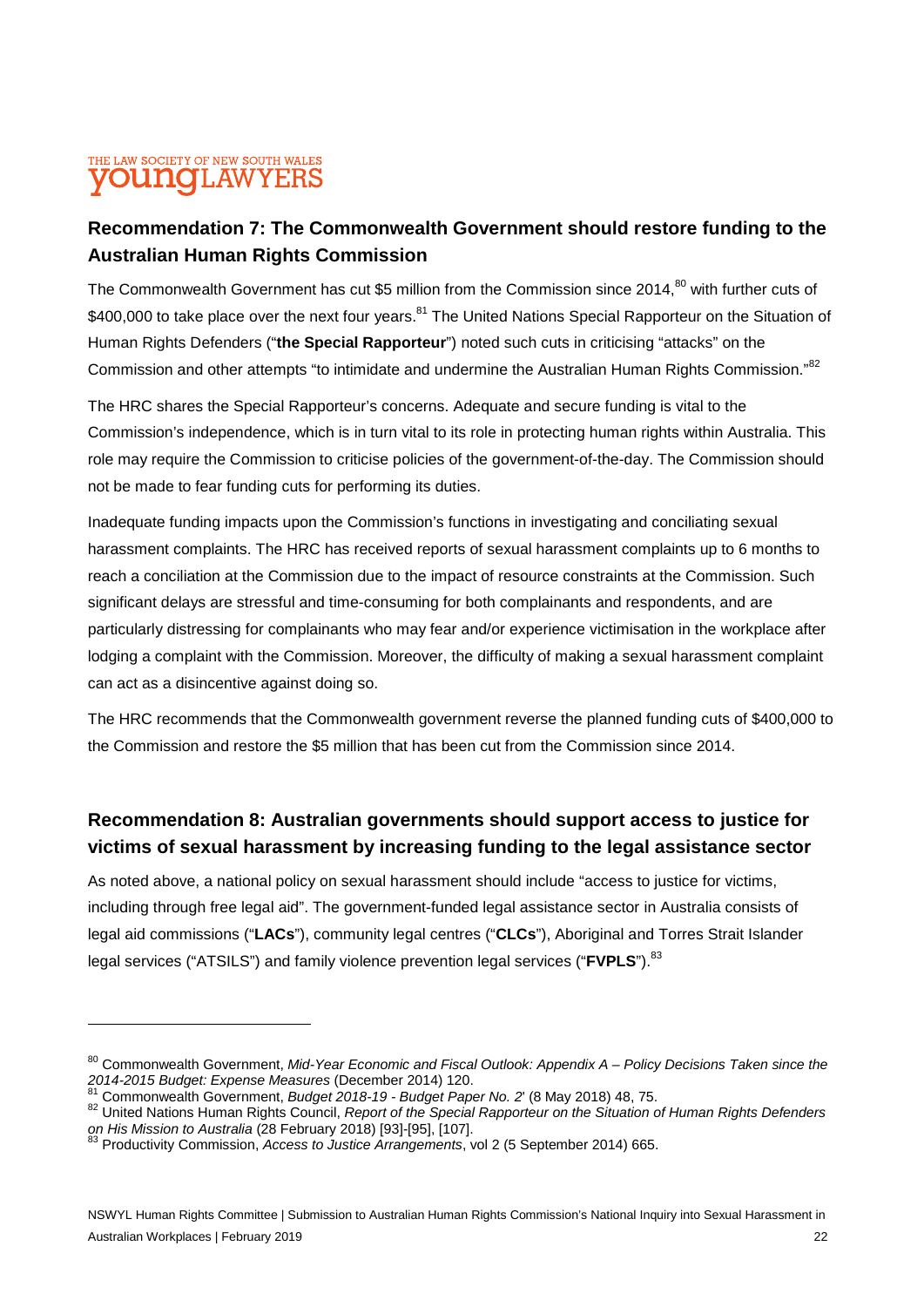### THE LAW SOCIETY OF NEW SOUTH WALES **LINOTLAW**

We commend the NSW Government for supporting access to justice by implementing key recommendations of the *Review of Community Legal Centre Services* ("Cameron Review").<sup>84</sup> On 1 August 2018, the NSW Government committed to providing:

- An additional \$2.2 million each year from 2019-20 to expand the reach of CLCs and address critical service gaps; and
- An additional \$12.6 million over four years to implement recommendations of the Cameron Review.

The NSW Government also committed an additional \$10 million to Legal Aid NSW.<sup>85</sup>

We further commend the NSW Government for supporting the Cameron Review's recommendation that the NSW Government should "continue to provide funding to CLCs that engage in strategic advocacy that seek to identifv and remedy systemic issues".<sup>86</sup> This echoes the Productivity Commission's view that funding legal aid commissions and CLCs to engage in strategic advocacy enhances access to justice. The Productivity Commission considered that such activities are economically efficient, as they can free up the resources of all parties involved by addressing underlying problems. <sup>87</sup>

As sexual harassment is a systemic issue that disproportionately affects disadvantaged people, it is an area in which the expertise of LACs and CLCs is of particularly great value.

It is also worth noting the vital work performed by CLCs in regional, rural and remote ("**RRR**") Australia. The limited availability of specialist services in RRR Australia requires great versatility of local CLCs. Specialist and RRR services are strong contenders for increased funding to provide access to justice for victims of sexual harassment.

Unfortunately, the NSW Government's commitment to improving access to justice has not been matched at the Commonwealth level. The Commonwealth Government is yet to implement the Productivity Commission's recommendation that it provide an additional \$120 million each year to the legal assistance sector.<sup>88</sup> Moreover, the Commonwealth Government prohibits LACs and CLCs from using Commonwealth funding "to lobby governments or to engage in public campaigns".<sup>89</sup> The Special Rapporteur has

<https://www.justice.nsw.gov.au/Documents/publications-research/Final-Report-CLC-Services.pdf>.

<sup>88</sup> Ibid 738-739.

<sup>84</sup> Alan Cameron, *Review of Community Legal Centre Services* (December 2017)

<sup>85</sup> NSW Government, "NSW Budget 2018: Funding Support for Courts and Legal Centres" (19 June 2018) <https://www.justice.nsw.gov.au/Pages/media-news/media-releases/2018/funding-support-for-courts-and-legalcentres.aspx>

<sup>86</sup> NSW Government, *Cameron Review of Community Legal Services: NSW Government Response* (2018)

<sup>&</sup>lt;https://www.justice.nsw.gov.au/Documents/publications-research/govt-response-cameron-review-clc-services.pdf> <sup>87</sup> Productivity Commission, *Access to Justice Arrangements*, vol 2 (5 September 2014) 708-9.

<sup>89</sup> *National Partnership Agreement on Legal Assistance Services 2015-20* cl B7.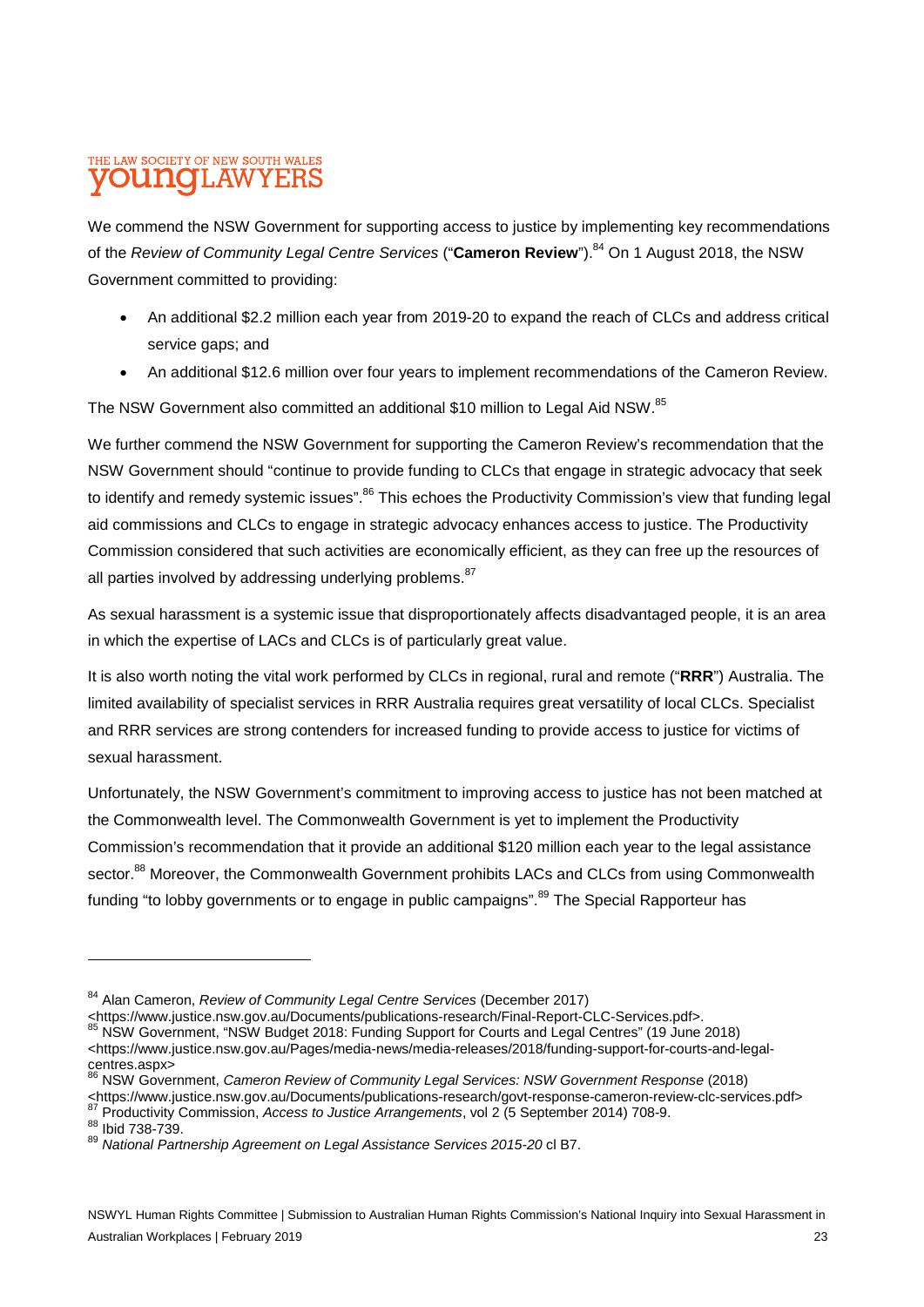# THE LAW SOCIETY OF NEW SOUTH WALES **LINOIL AW**

recommended that Australian governments end such prohibitions.<sup>90</sup> noting that "advocacy" is inseparable from the "frontline services" that non-government organisations provide.<sup>91</sup>

The HRC recommends that Australian governments support access to justice to victims of sexual harassment by increasing funding to the legal assistance sector. In particular, we recommend that the Commonwealth Government:

- Implement the Productivity Commission's recommendation to provide an additional \$120 million each year to the legal assistance sector; and
- Implement the Special Rapporteur's recommendation to end the prohibition on LACs and CLCs using Commonwealth funding to lobby governments or engage in public campaigns.

# **Recommendation 9: Australian governments should foster conditions of work in which victims of sexual harassment are empowered to assert their rights by developing strategies to address insecure work**

Given that people in insecure work are more likely to experience workplace sexual harassment, strategies to address insecure work have significant potential to reduce the prevalence of sexual harassment in the workplace. The HRC submits that, as part of a holistic strategy to combat sexual harassment in the workplace, Australian governments should develop strategies to increase the availability of secure work and to ensure that people employed in insecure work enjoy equal protection to those employed in secure work. Consistent with the principle that the government should be the model employer.<sup>92</sup> governments should address the prevalence of insecure work within government agencies, government-funded organisations and businesses with which the government contracts. In this way, Australian governments can use their unique position in the Australian labour market to foster conditions of work in which sexual harassment is less likely to occur and more likely to be addressed.

<sup>&</sup>lt;sup>90</sup> United Nations Human Rights Council, *Report of the Special Rapporteur on the Situation of Human Rights Defenders on His Mission to Australia* (28 February 2018) [107].

Ibid [53]-[54].

<sup>92</sup> See Australian Government Solicitor, "Implied Terms of Mutual Trust and Confidence and Good Faith in Employment Contracts: What do They Mean for Commonwealth Agencies?", *Express Law* (11 September 2014) <https://www.ags.gov.au/publications/express-law/el223.html>; Keith Ewing, "The Privatisation of the Civil Service" in Marilyn Pittard and Phillipa Weeks (eds), *Public Sector Employment in the Twenty-First Century* (2007, ANU E Press) 281, 290.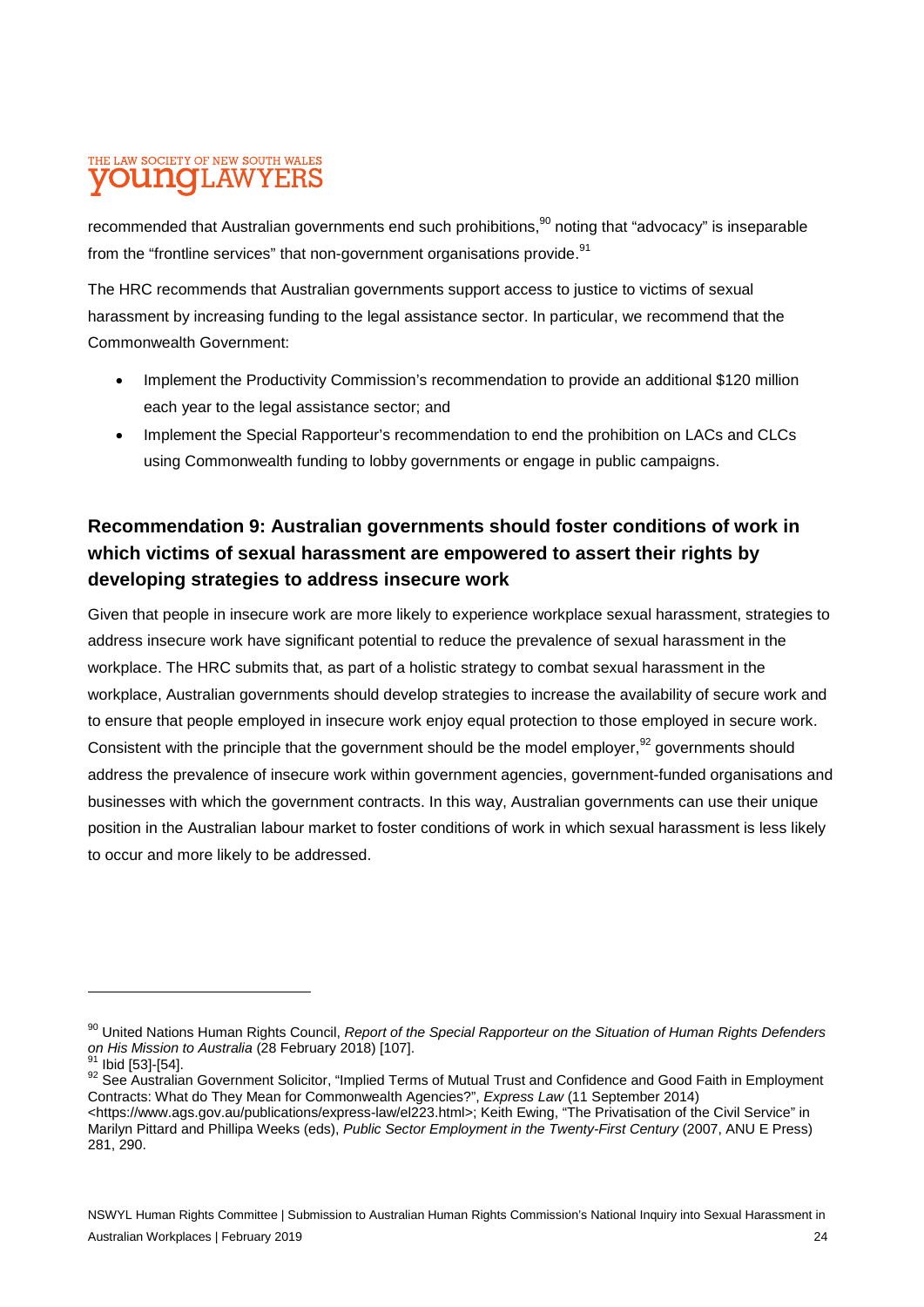#### THE LAW SOCIETY OF NEW SOUTH WALES **OUINOILAW** YERS

# **Concluding Comments**

NSW Young Lawyers and the Human Rights Committee thank you for the opportunity to make this submission. If you have any queries or require further submissions, please contact the undersigned at your convenience.

**Jennifer Windsor Maria Nawaz 2018** Maria Nawaz President Chair

**Contact: Contact: Alternate Contact:** 

mrawaz

NSW Young Lawyers **NSW Young Lawyers Human Rights Committee** Email: president@younglawyers.com.au Email: maria.nawaz@younglawyers.com.au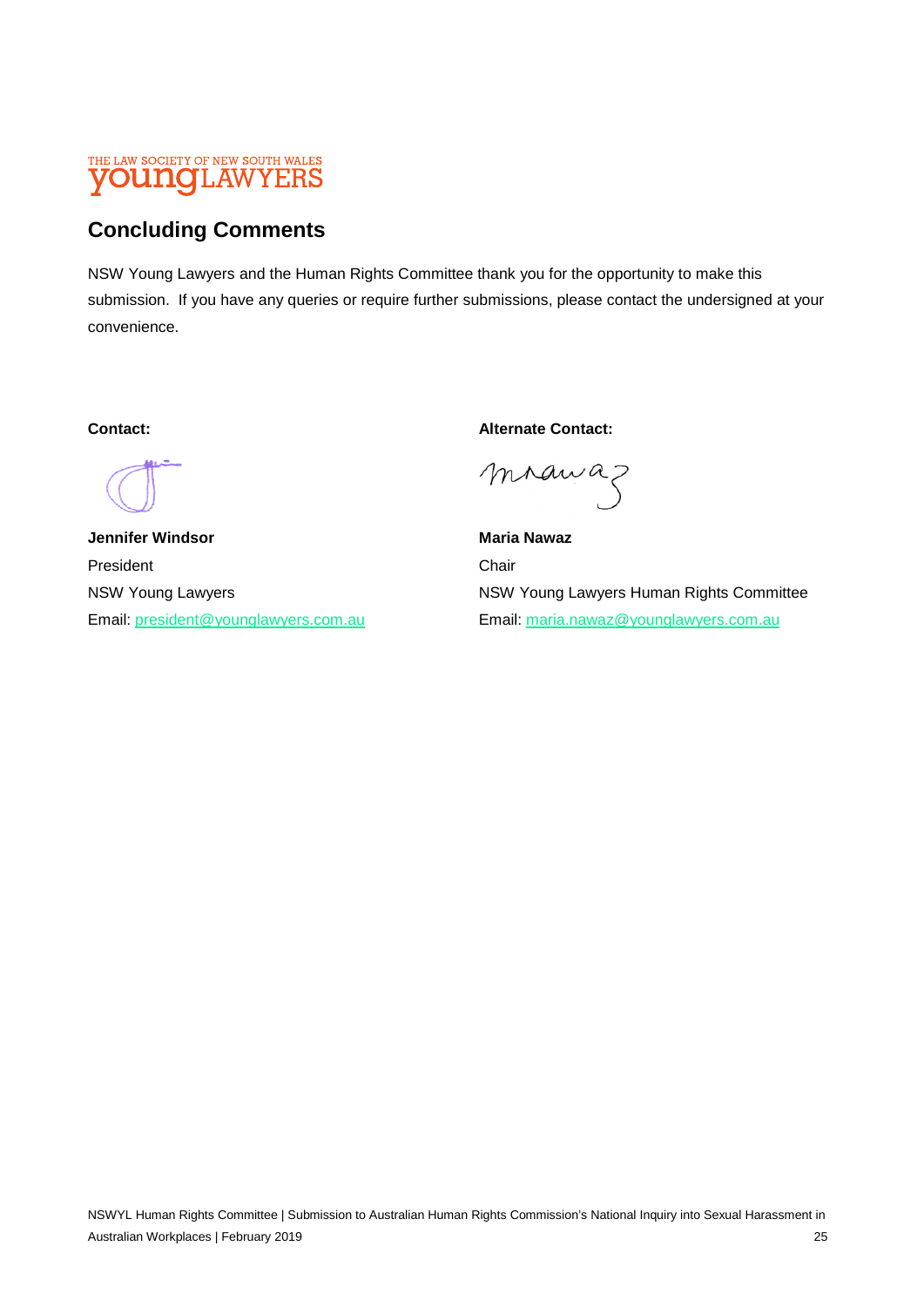### THE LAW SOCIETY OF NEW SOUTH WALES **UNOLAWYERS**

# **Appendix A- NSW Young Lawyers Survey on Sexual Harassment in the**

# **Legal Profession**

### **Question 1**

This survey will be used for the purpose of preparing a NSW Young Lawyers submission to the Australian Human Rights Commission's National Inquiry into Sexual Harassment in Australian Workplaces. This survey takes an estimated 6 minutes to complete. This survey deals with a sensitive topic and may cause distress to some participants. Your participation in this survey is voluntary. You may choose not to participate in this survey or to withdraw from participating at any time. If you decide not to participate or if you withdraw from participating at any time, you will not suffer any adverse consequence. We will do our best to keep all survey responses confidential, but aggregated data and anonymised responses may be included in the final submission. Please do not include information that may identify you or any other individual. If you have experienced sexual assault or sexual harassment and you would like to speak to someone for support or information, 1800RESPECT (phone: 1800 737 732) can provide counselling 24 hours a day, 7 days a week. The Australian Human Rights Commission's National Information Service can assist individuals seeking information on discrimination, human rights and sexual harassment. The Commission's National Information Service can be contacted at infoservice@humanrights.gov.au or 1300 656 419.If you have any questions or concerns about this survey, you can contact Maria Nawaz, Chair of the NSW Young Lawyers Human Rights Committee (email: maria.nawaz@younglawyers.org.au) or Sean Bowes, Submissions Coordinator of the NSW Young Lawyers Human Rights Committee (email: sean.bowes@younglawyers.org.au).

Answer choices

- I have read the above information, I understand it, and I consent to participating in this survey
- I do not consent to participating in this survey

#### **Question 2**

Sexual harassment refers to: An unwelcome sexual advance; An unwelcome request for sexual favours; or Other unwelcome conduct of a sexual nature; that is offensive, humiliating or intimidating. For example, sexual harassment may include making sexually suggestive comments or sending sexually explicit images. Have you ever been sexually harassed in the workplace?

Answer choices

- Yes
- No
- Don't know

### **Question 3**

Have you ever witnessed sexual harassment in the workplace?

Answer choices

- Yes
- No
- Don't know

### **Question 4**

What form did the sexual harassment take? Please tick all that apply.

Answer choices

- An unwelcome sexual advance
- An unwelcome request for sexual favours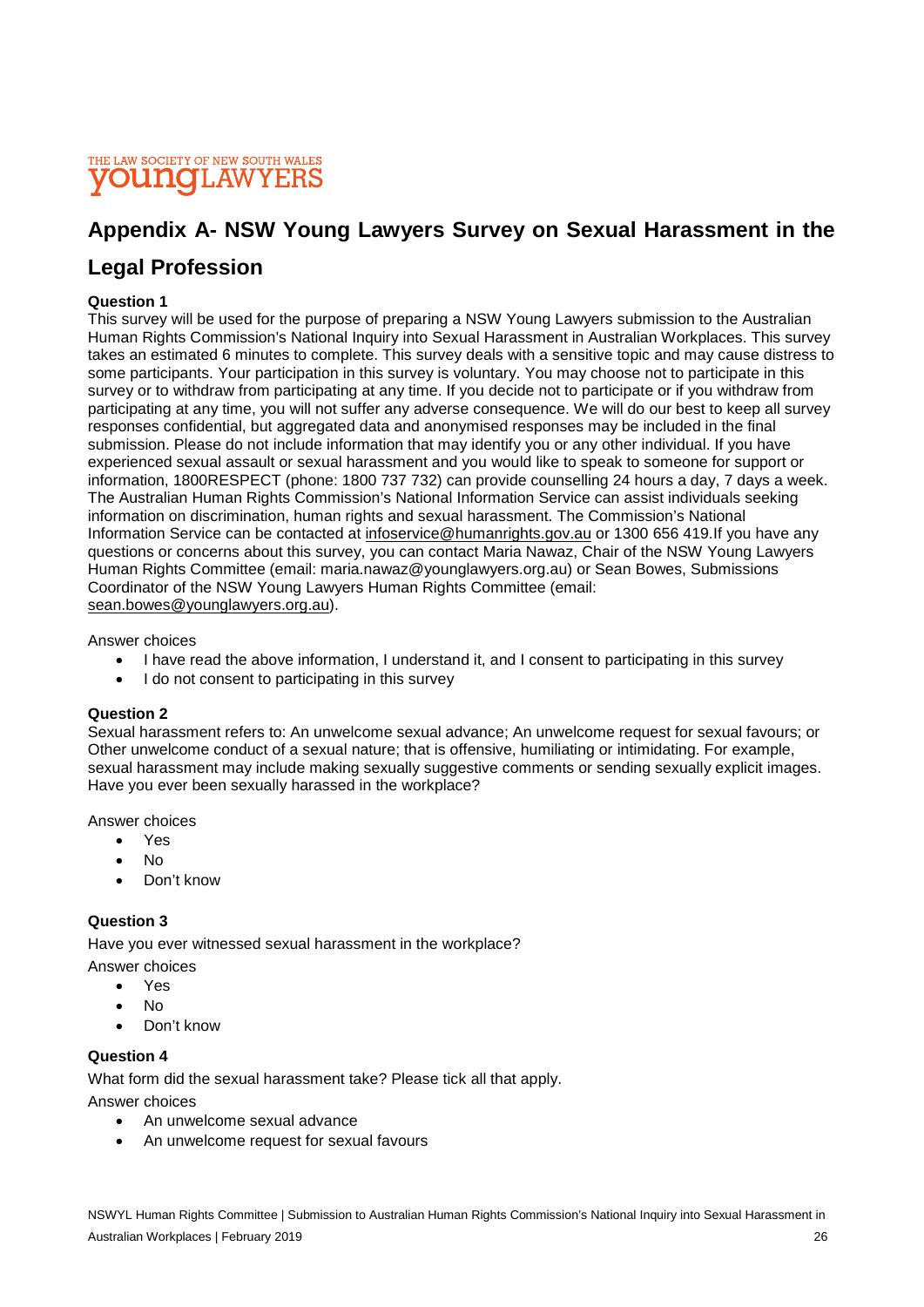# THE LAW SOCIETY OF NEW SOUTH WALES **OUINOILAW**

• Other unwelcome conduct of a sexual nature (please specify)

### **Question 5**

Did you make a complaint?

Answer choices

- Always
- On some occasions
- **Never**

### **Question 6**

Who did you make the complaint to? Please tick all that apply.

Answer choices

- The perpetrator
- A supervisor or human resources
- An external body, such as the Australian Human Rights Commission, the Fair Work Commission or the Anti-Discrimination Board NSW
- Other (please specify)

### **Question 7**

What was the outcome of your complaint? Please tick all that apply.

Answer choices

- The sexual harassment stopped
- The sexual harassment got less frequent or less intense, but did not stop
- The sexual harassment continued
- The sexual harassment got worse
- I experienced retaliation for making a complaint (for example, I was demoted, dismissed from my job or bullied)
- I left the team, but remained in the workplace
- I left the workplace
- The perpetrator was disciplined
- The perpetrator and/or my employer apologised to me
- I reached a financial settlement
- Other (please specify)

### **Question 8**

Why did you not make a complaint? Please tick all that apply.

Answer choices

- I feared retaliation (for example, I feared I would be demoted, dismissed from my job or bullied)
- I did not think it would change anything
- I did not know how to make a complaint
- My workplace did not have a complaint process
- The complaints process was too difficult or confusing
- Other (please specify)

### **Question 9**

How do you think sexual harassment in the workplace can be eliminated or reduced?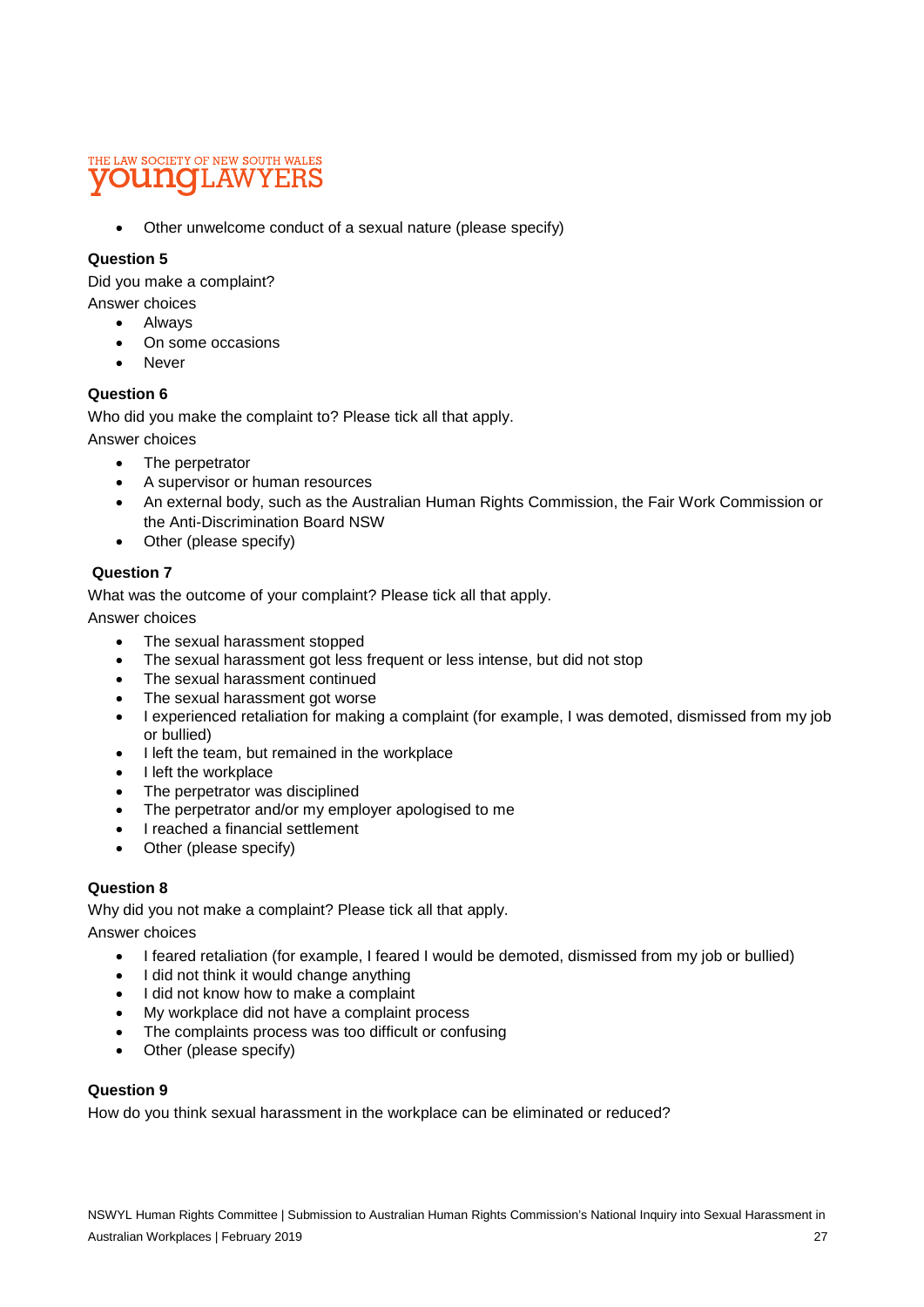

Answer choices Text box.

### **Question 10**

Which of the following best describes your gender? Answer choices:

- Female
- Male
- Prefer not to say
- Other (please specify)

### **Question 11**

Which of the following best describes your ethnicity? Answer choices:

- Asian
- **Black or African**
- Indigenous Australian
- Latino
- Middle Eastern
- White
- Prefer not to say
- Other (please specify)

### **Question 12**

Which of the following best describes your sexuality? Answer choices:

- Straight
- Bisexual or pansexual
- Gay or lesbian
- Queer
- Prefer not to say
- Other (please specify)

### **Question 13**

Do you identify as a person with a disability? Answer choices

- Yes
- No
- Prefer not to say
- Other (please specify)

### **Question 14**

Thank you for completing this survey. If you have experienced sexual assault or sexual harassment and you would like to speak to someone for support or information, 1800RESPECT (phone: 1800 737 732) can provide counselling 24 hours a day, 7 days a week. The Australian Human Rights Commission's National Information Service can assist individuals seeking information on discrimination, human rights and sexual harassment. The Commission's National Information Service can be contacted at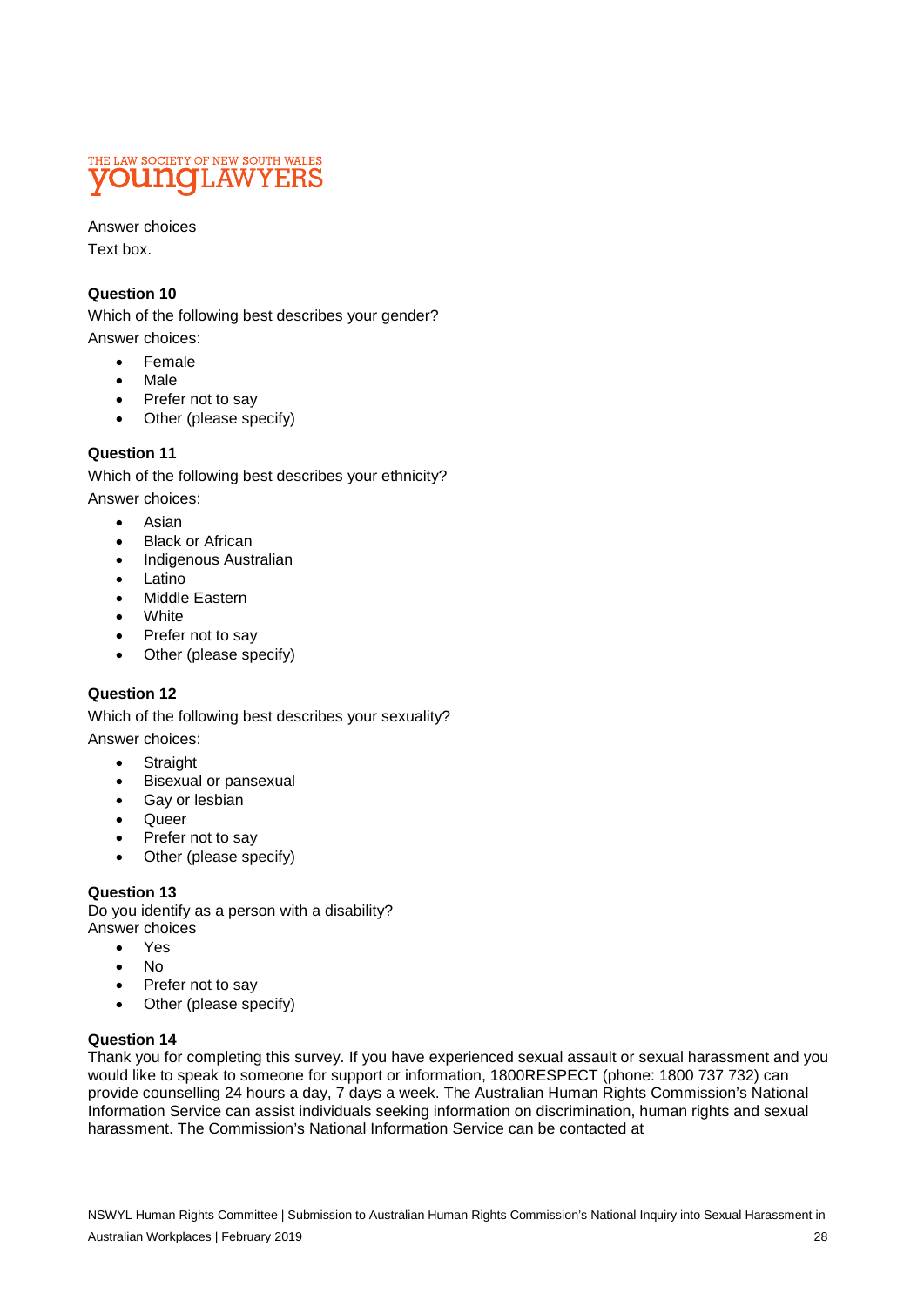

infoservice@humanrights.gov.au or 1300 656 419.If you have any questions or concerns about this survey, you can contact Maria Nawaz, Chair of the NSW Young Lawyers Human Rights Committee (email: maria.nawaz@younglawyers.org.au) or Sean Bowes, Submissions Coordinator of the NSW Young Lawyers Human Rights Committee (email: sean.bowes@younglawyers.org.au). Please share any other comments below.

Answer choices Text box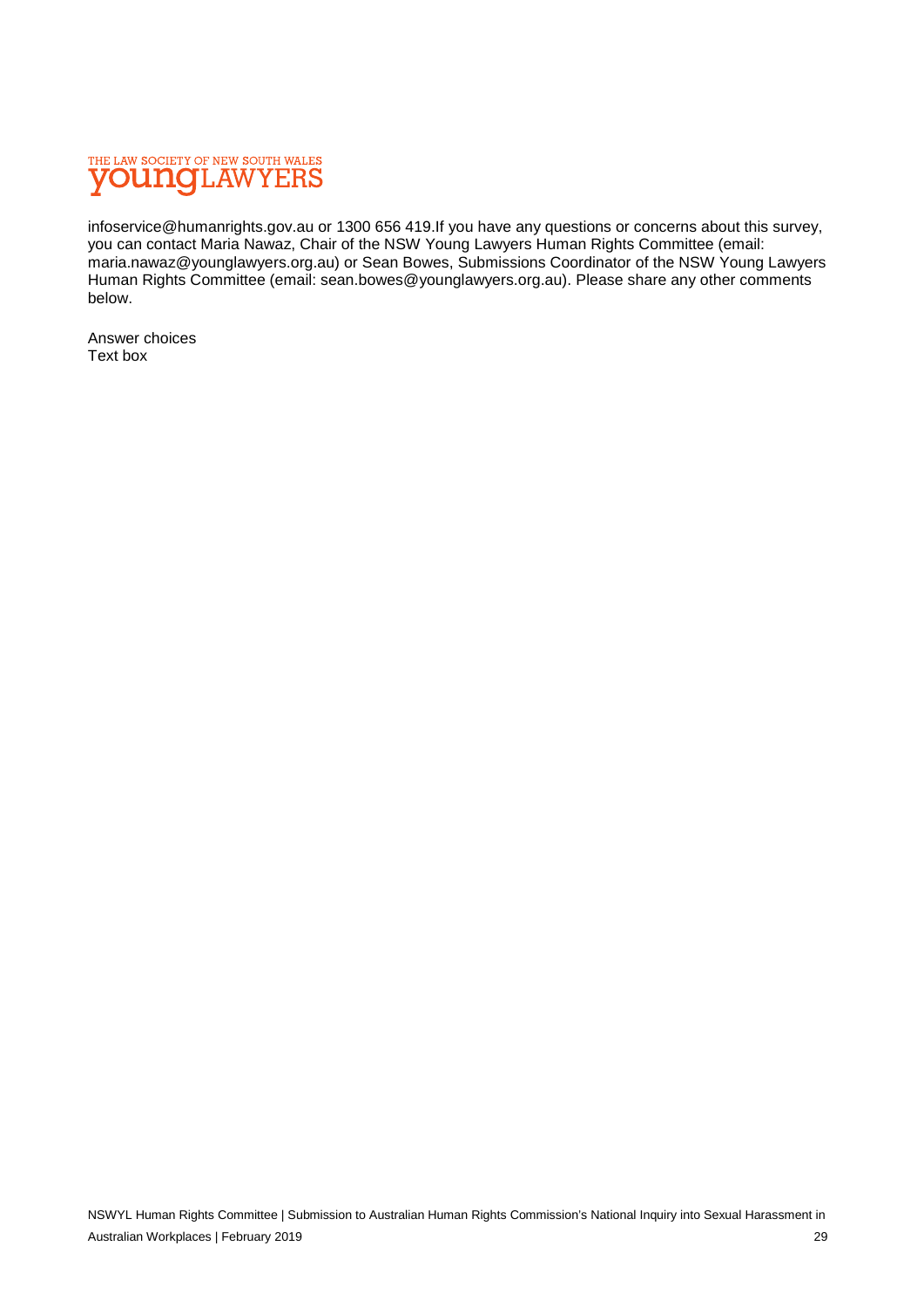### THE LAW SOCIETY OF NEW SOUTH WALES **OUNOLAWYERS**

# **Appendix B – United Nations Committee on Economic, Social and Cultural Rights,** *General Comment No. 23 on the Right to Just and Favourable Conditions of Work* **(27 April 2016) [48]**

"A national policy to be applied in the workplace, in both the public and private sectors, should include at least the following elements:

- (a) explicit coverage of harassment by and against any worker;
- (b) prohibition of certain acts that constitute harassment, including sexual harassment;

(c) identification of specific duties of employers, managers, supervisors and workers to prevent and, where relevant, resolve and remedy harassment cases;

- (d) access to justice for victims, including through free legal aid;
- (e) compulsory training for all staff, including for managers and supervisors;

(f) protection of victims, including the provision of focal points to assist them, as well as avenues of complaint and redress;

(g) explicit prohibition of reprisals;

(h) procedures for notification and reporting to a central public authority of claims of sexual harassment and their resolution;

(i) provision of a clearly visible workplace-specific policy, developed in consultation with workers, employers and their representative organizations, and other relevant stakeholders such as civil society organizations."<sup>93</sup>

<sup>93</sup> The above quote has been re-formatted for ease of reading.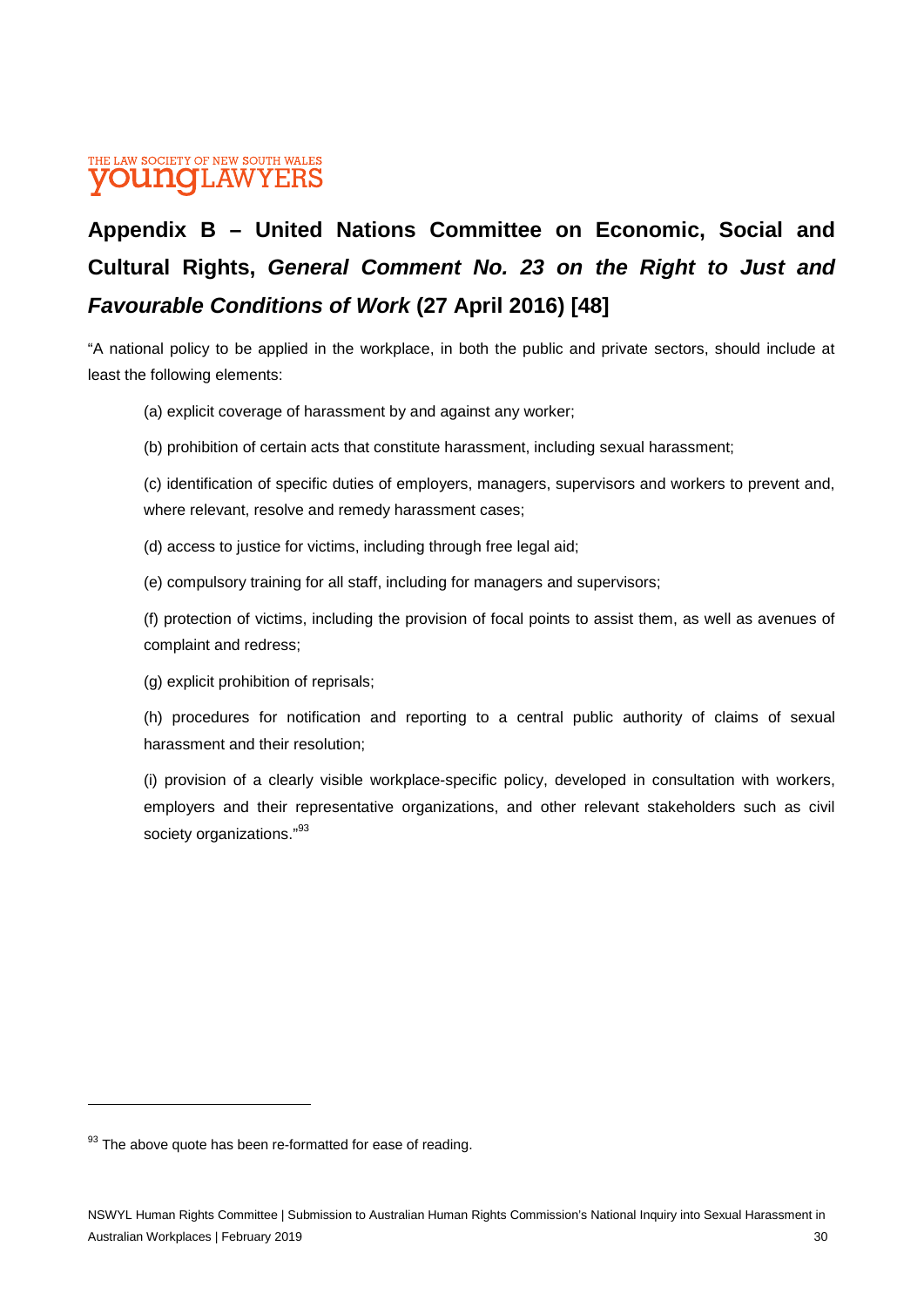# **Appendix C –** *Fair Work Act 2009* **(Cth) s 342(1)**

### **342 Meaning of** *adverse action*

 (1) The following table sets out circumstances in which a person takes *adverse action*  against another person.

| <b>Meaning of adverse action</b> |                                                                                                                                                                                                                                        |                                                                                                                                                                  |  |
|----------------------------------|----------------------------------------------------------------------------------------------------------------------------------------------------------------------------------------------------------------------------------------|------------------------------------------------------------------------------------------------------------------------------------------------------------------|--|
| <b>Item</b>                      | Column 1                                                                                                                                                                                                                               | Column <sub>2</sub>                                                                                                                                              |  |
|                                  | Adverse action is taken<br>by                                                                                                                                                                                                          | if                                                                                                                                                               |  |
| $\mathbf{1}$                     | an employer against an<br>employee                                                                                                                                                                                                     | the employer:                                                                                                                                                    |  |
|                                  |                                                                                                                                                                                                                                        | (a) dismisses the employee; or                                                                                                                                   |  |
|                                  |                                                                                                                                                                                                                                        | (b) injures the employee in his or her employment; or                                                                                                            |  |
|                                  |                                                                                                                                                                                                                                        | (c) alters the position of the employee to the employee's prejudice;<br>or                                                                                       |  |
|                                  |                                                                                                                                                                                                                                        | (d) discriminates between the employee and other employees of<br>the employer.                                                                                   |  |
| $\overline{2}$                   | a prospective employer<br>against a prospective<br>employee                                                                                                                                                                            | the prospective employer:                                                                                                                                        |  |
|                                  |                                                                                                                                                                                                                                        | (a) refuses to employ the prospective employee; or                                                                                                               |  |
|                                  |                                                                                                                                                                                                                                        | (b) discriminates against the prospective employee in the terms or<br>conditions on which the prospective employer offers to employ<br>the prospective employee. |  |
| 3                                | a person (the <i>principal</i> )<br>who has entered into a<br>contract for services with<br>an independent contractor<br>against the independent<br>contractor, or a person<br>employed or engaged by<br>the independent contractor    | the principal:                                                                                                                                                   |  |
|                                  |                                                                                                                                                                                                                                        | (a) terminates the contract; or                                                                                                                                  |  |
|                                  |                                                                                                                                                                                                                                        | (b) injures the independent contractor in relation to the terms and<br>conditions of the contract; or                                                            |  |
|                                  |                                                                                                                                                                                                                                        | (c) alters the position of the independent contractor to the<br>independent contractor's prejudice; or                                                           |  |
|                                  |                                                                                                                                                                                                                                        | (d) refuses to make use of, or agree to make use of, services<br>offered by the independent contractor; or                                                       |  |
|                                  |                                                                                                                                                                                                                                        | (e) refuses to supply, or agree to supply, goods or services to the<br>independent contractor.                                                                   |  |
| 4                                | a person (the <i>principal</i> )<br>proposing to enter into a<br>contract for services with<br>an independent contractor<br>against the independent<br>contractor, or a person<br>employed or engaged by<br>the independent contractor | the principal:                                                                                                                                                   |  |
|                                  |                                                                                                                                                                                                                                        | (a) refuses to engage the independent contractor; or                                                                                                             |  |
|                                  |                                                                                                                                                                                                                                        | (b) discriminates against the independent contractor in the terms or<br>conditions on which the principal offers to engage the<br>independent contractor; or     |  |
|                                  |                                                                                                                                                                                                                                        | (c) refuses to make use of, or agree to make use of, services<br>offered by the independent contractor; or                                                       |  |
|                                  |                                                                                                                                                                                                                                        | (d) refuses to supply, or agree to supply, goods or services to the<br>independent contractor.                                                                   |  |